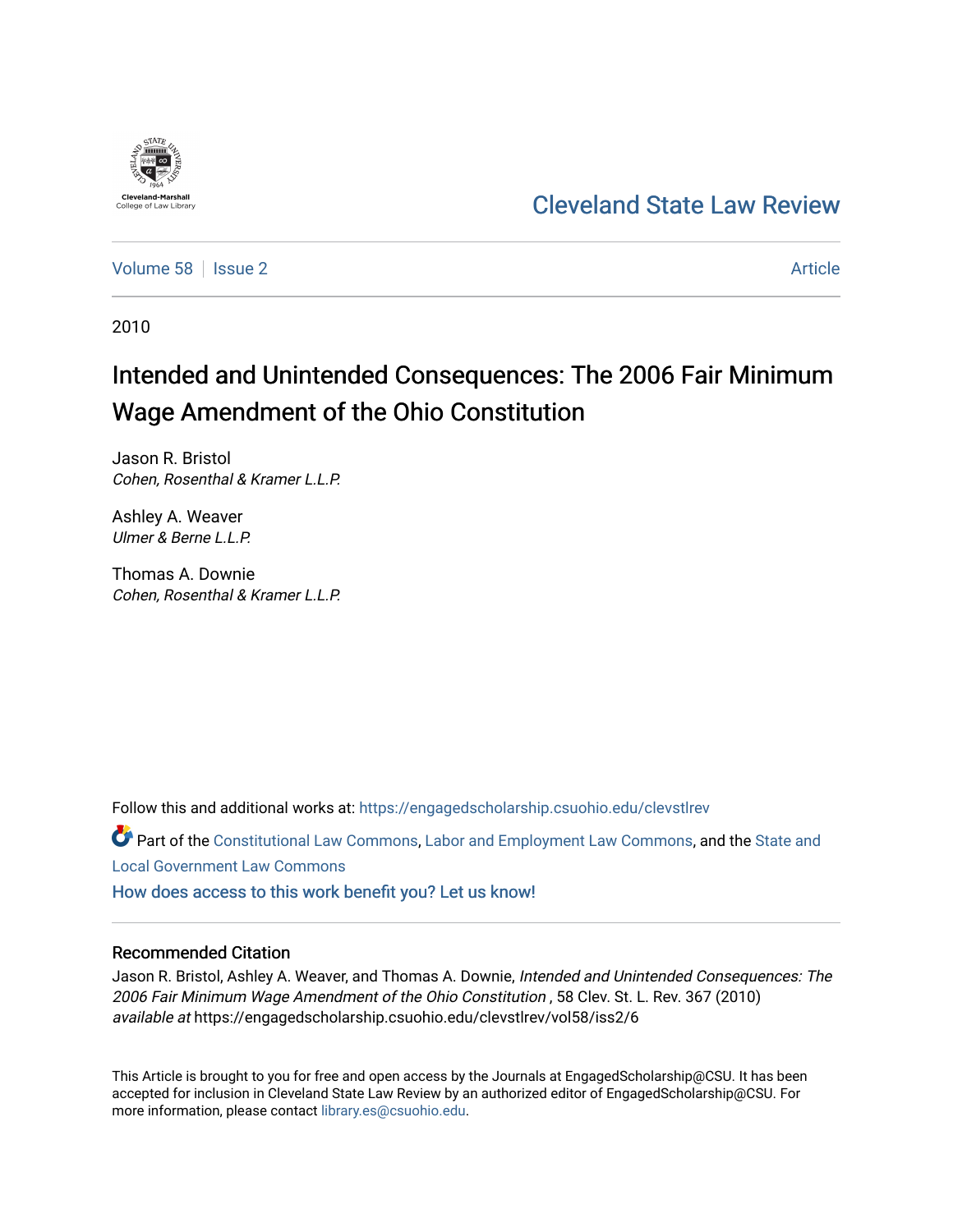## **INTENDED AND UNINTENDED CONSEQUENCES: THE 2006 FAIR MINIMUM WAGE AMENDMENT OF THE OHIO CONSTITUTION**

JASON R. BRISTOL,<sup>\*</sup> THOMAS A. DOWNIE,<sup>\*</sup> AND ASHLEY A. WEAVER<sup>\*</sup>

|      | I. FEDERAL AND STATE WAGE-AND-HOUR LAWS  369            |     |
|------|---------------------------------------------------------|-----|
|      | Historical Development of Wage-and-Hour Laws 369<br>A.  |     |
|      | $B_{\cdot}$                                             |     |
|      | 1. Enforcement by the Department of Labor 371           |     |
|      | Private Enforcement in Collective Actions 372<br>2.     |     |
|      | 3. Compatibility with State Law Class Actions—The       |     |
|      |                                                         |     |
|      |                                                         |     |
| П.   |                                                         |     |
|      | The Text of the Fair Minimum Wage Amendment 378<br>A.   |     |
|      | HB 690 and Its Departures from the Amendment  380<br>B. |     |
|      |                                                         |     |
|      |                                                         |     |
|      | C. Remedies for Overtime Violations Unaffected by       |     |
|      |                                                         | 382 |
|      | D. Consequences of the General Assembly's Action 382    |     |
| III. | PRATICE POINTERS-IMPLICATIONS FOR THE OPT-IN VS. OPT-   |     |
|      |                                                         |     |
|      |                                                         |     |

<sup>∗</sup> Ashley A. Weaver is an associate in the Business Litigation Group at Ulmer & Berne LLP. Before joining Ulmer, Ashley worked as a commercial litigator in Boston and clerked for the Hon. Patricia A. Gaughan in the U.S. District Court for the Northern District of Ohio.

<sup>∗</sup> Jason R. Bristol is a partner in the Cleveland law firm of Cohen Rosenthal & Kramer LLP. He maintains a nationwide practice in which he litigates class actions and collective actions brought under the federal Fair Labor Standards Act as well as various state statutory provisions relating to the payment of wages. He also serves as an Adjunct Professor of Law at Cleveland-Marshall College of Law, where he teaches advanced brief writing and an administrative law course on the Fair Labor Standards Act and Ohio Minimum Fair Wage Standards Act.

<sup>∗</sup> Thomas A. Downie is of counsel to Cohen Rosenthal & Kramer LLP and handles complex litigation matters in a variety of fields. Cases in which he has served as lead counsel include nationwide collective actions under the Fair Labor Standards Act, ERISA class actions for miscalculation of pension benefits, class actions involving environmental disasters and "toxic torts," and individual cases involving catastrophic injuries from employer intentional torts. He served as Editor-in-Chief of the *Cleveland State Law Review* in 1977-78.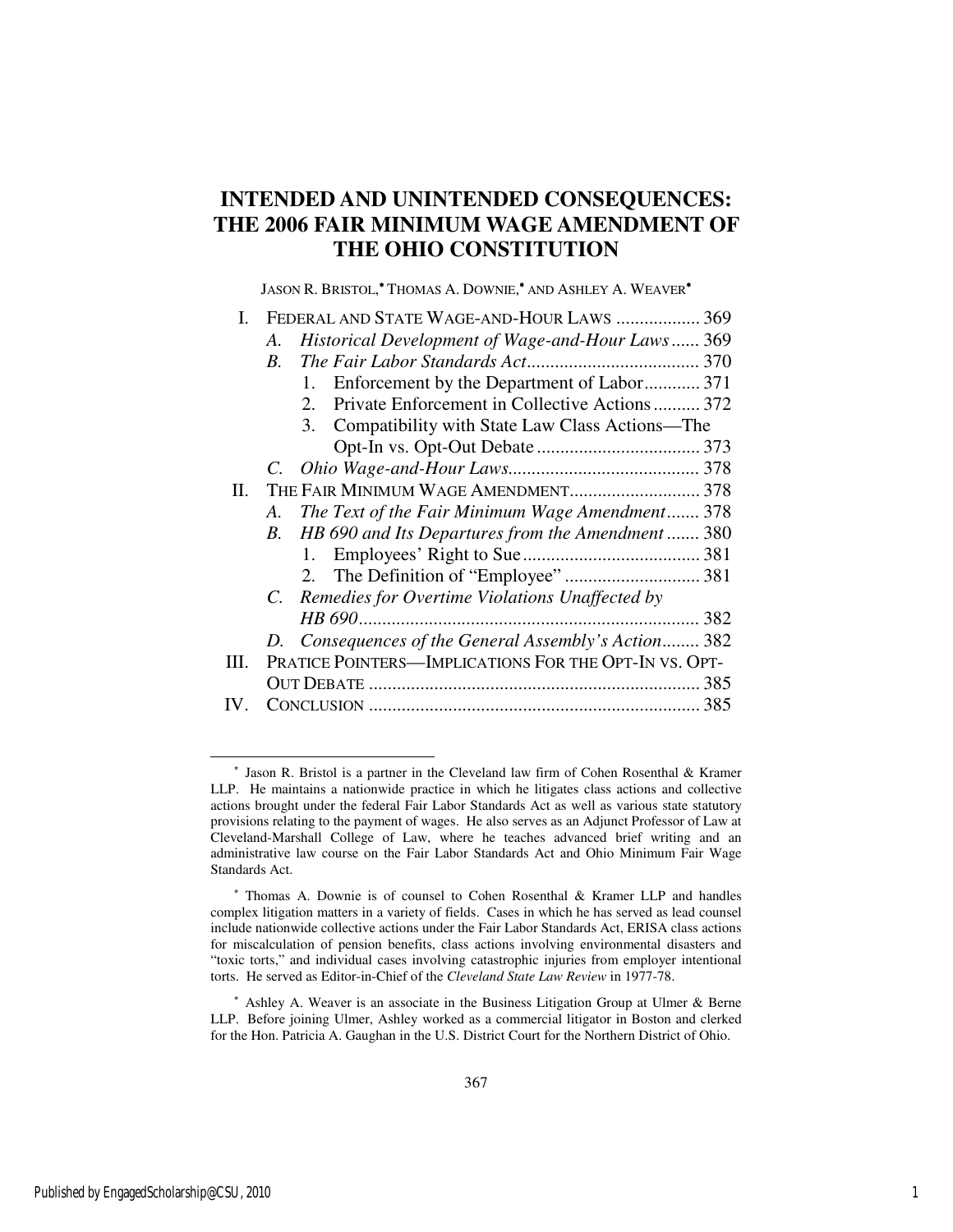On November 7, 2006, Ohio voters approved State Issue 2—the Ohio Fair Minimum Wage Amendment—an amendment to the Ohio Constitution altering the state's minimum wage laws.<sup>1</sup> The Fair Minimum Wage Amendment was intended to provide additional protections for, and rights to, Ohio workers. The changes included an increase in the Ohio minimum wage to \$6.85 per hour beginning January 1, 2007 together with guaranteed future increases.<sup>2</sup> The Amendment also explicitly defined the term "employee," identified the exclusive exemptions to be applied to this definition, and imposed new record-keeping requirements on Ohio employers.<sup>3</sup> Finally, the Amendment set forth when an employee may file suit for a violation of the Amendment and what damages may be recovered.<sup>4</sup>

Significantly, the Amendment was written to be self-executing, such that no action was required by the Ohio General Assembly to implement the protections provided by the Amendment. This ensured that Ohio workers would receive the protections they voted for without relying on legislative action. Nonetheless, legislative action, while not required, was permitted, so long as such action was only to "implement" the provisions of the Amendment or to "create additional remedies."<sup>5</sup> The Fair Minimum Wage Amendment explicitly prohibits laws "restricting any provision" of the Amendment.<sup>6</sup> However, the Ohio General Assembly did exactly that.

On January 2, 2007, outgoing Governor Bob Taft signed into law House Bill 690, proposed by then-Representative Bill Seitz (now in the Ohio Senate).<sup>7</sup> HB 690 purported to implement the specific requirements of the Fair Minimum Wage

4 For a more detailed discussion of the provisions of the Amendment, see text accompanying notes 78-99 *infra*.

 $<sup>5</sup>$  OHIO CONST. art. II, § 34a.</sup>

<sup>6</sup> *Id*. The Amendment specifies that "[I]aws may be passed to implement its provisions and create additional remedies, increase the minimum wage rate and extend the coverage of the section, but in no manner restricting any provision of the section." This specification, and its apparent violation by the legislation enacted to "implement" the Amendment's protections, are discussed further in the text accompanying notes 99-106 *infra*.

7 2006 Ohio Laws File 184 (Am Sub. H.B. 690), Ohio 2006 Session Law Service, 126th General Assembly (Thomson/West 2007).

<sup>&</sup>lt;sup>1</sup> OHIO CONST. art. II, § 34a.

<sup>&</sup>lt;sup>2</sup> *Id*. Future increases are ensured by the Amendment's mandate that "[o]n the thirtieth day of each September, beginning in 2007, this state minimum wage rate shall be increased effective the first day of the following January by the rate of inflation for the twelve month period prior to that September according to the consumer price index or its successor index for all urban wage earners and clerical workers for all items as calculated by the federal government rounded to the nearest five cents." *Id*.

<sup>&</sup>lt;sup>3</sup> *Id*. The Amendment provides that "employee" and certain other terms are to have "the same meanings as under the federal Fair Labor Standards Act," and that "[o]nly the exemptions set forth in this section shall apply." As to record keeping, the Amendment states that employers "shall maintain a record of the name, address, occupation, pay rate, hours worked for each day worked and each amount paid an employee for a period of not less than three years following the last date the employee was employed," and "upon request," that information "shall be provided without charge to an employee or person acting on behalf of an employee." *Id*.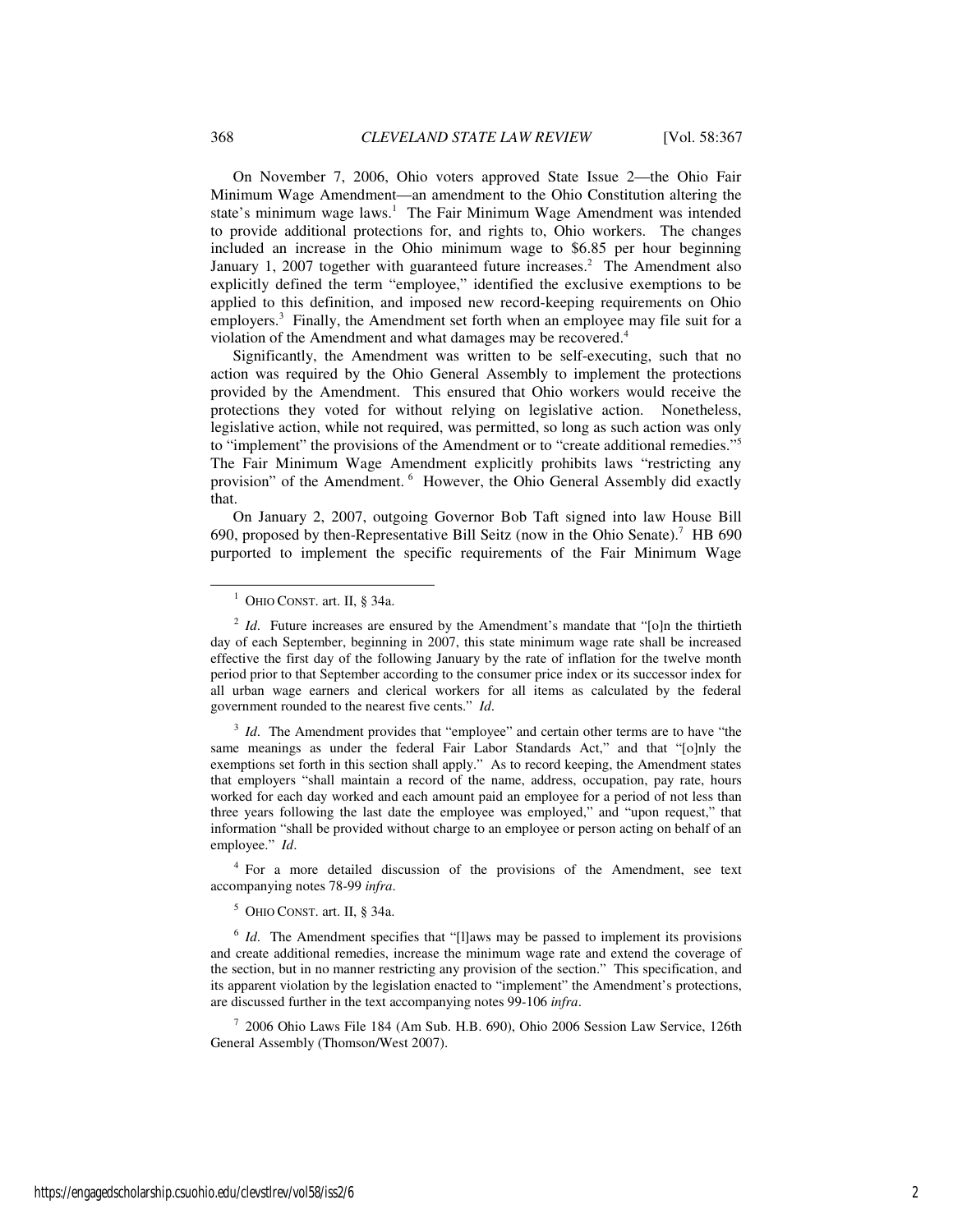Amendment by amending Ohio Revised Code §§ 4111.01-4111.10 and adding § 4111.14.<sup>8</sup> Embedded in those revisions of Ohio's minimum wage laws, however, were a number of requirements not prescribed by the Amendment and which were arguably in conflict with the provisions authorized by Ohio voters. Whether or not these restrictions on the rights of Ohio workers were intended, they pose both a threat to the fidelity of our system of government—in that the legislature has attempted to trump the supremacy of the state Constitution and the will of the voters—and a thorn in the side of attorneys who practice in this area.

This Article first provides a brief overview of federal and Ohio minimum wage law. The Article then examines the text of the 2006 Amendment. The third section delves into the provisions of HB 690 and the differences between HB 690 and the Amendment. The final section explores litigation issues arising from these differences.

## I. FEDERAL AND STATE WAGE-AND-HOUR LAWS

## *A. Historical Development of Wage-and-Hour Laws*

The concept of a "minimum wage" is not one that easily took root in the United States. Massachusetts enacted the first minimum wage law in  $1912$ ,<sup>9</sup> but the law covered only women and children and even then was not compulsory because the state's minimum wage commission "could only recommend minimum-wage rates that would provide a living wage."<sup>10</sup> Within eight years, at least thirteen states had passed minimum wage laws, $11$  and in 1918 Congress enacted a law "providing for the fixing of minimum wages for women and children in the District of Columbia."<sup>12</sup> However, in 1923, the U.S. Supreme Court struck down the District of Columbia legislation as unconstitutional in *Adkins v. Children's Hospital*. <sup>13</sup> In a decision later described as "a classic of laissez-faire philosophy,"<sup>14</sup> the Supreme Court found that the statute "is simply and exclusively a price-fixing law" that "forbids two parties having lawful capacity—under penalties as to the employer—to freely contract with one another in respect of the price for which one shall render service to the other in a purely private employment.<sup>"15</sup> The Great Depression began to change those feelings.

-

<sup>11</sup> *Id.*

<sup>12</sup> Adkins v. Children's Hosp., 261 U.S. 525, 539 (1923), *discussed in* note 15 *infra*.

<sup>13</sup> *Id.*

<sup>14</sup> Quigley, *A Fair Day's Pay*, *supra* note 10, at 520 (quoting John W. Chambers, *The Big Switch: Justice Roberts and the Minimum-Wage Cases*, 10 LAB. HIST. 44, 47 (1969)).

<sup>15</sup> *Adkins*, 261 U.S. at 554-55. Justice Sutherland wrote that "[t]he feature of this statute, which perhaps more than any other, puts upon it the stamp of invalidity, is that it exacts from

<sup>8</sup> *Id*. at § 1.

<sup>9</sup> William P. Quigley, *Full-Time Workers Should Not Be Poor: The Living Wage Movement*, 70 MISS. L.J. 889, 905 (2001) [hereinafter Quigley, *Full-Time Workers Should Not be Poor*].

<sup>10</sup> William P. Quigley, "*A Fair Day's Pay For A Fair Day's Work": Time To Raise and Index the Minimum Wage*, 27 ST. MARY'S L.J. 513, 516 (1996) [hereinafter "Quigley, *A Fair Day's Pay*"].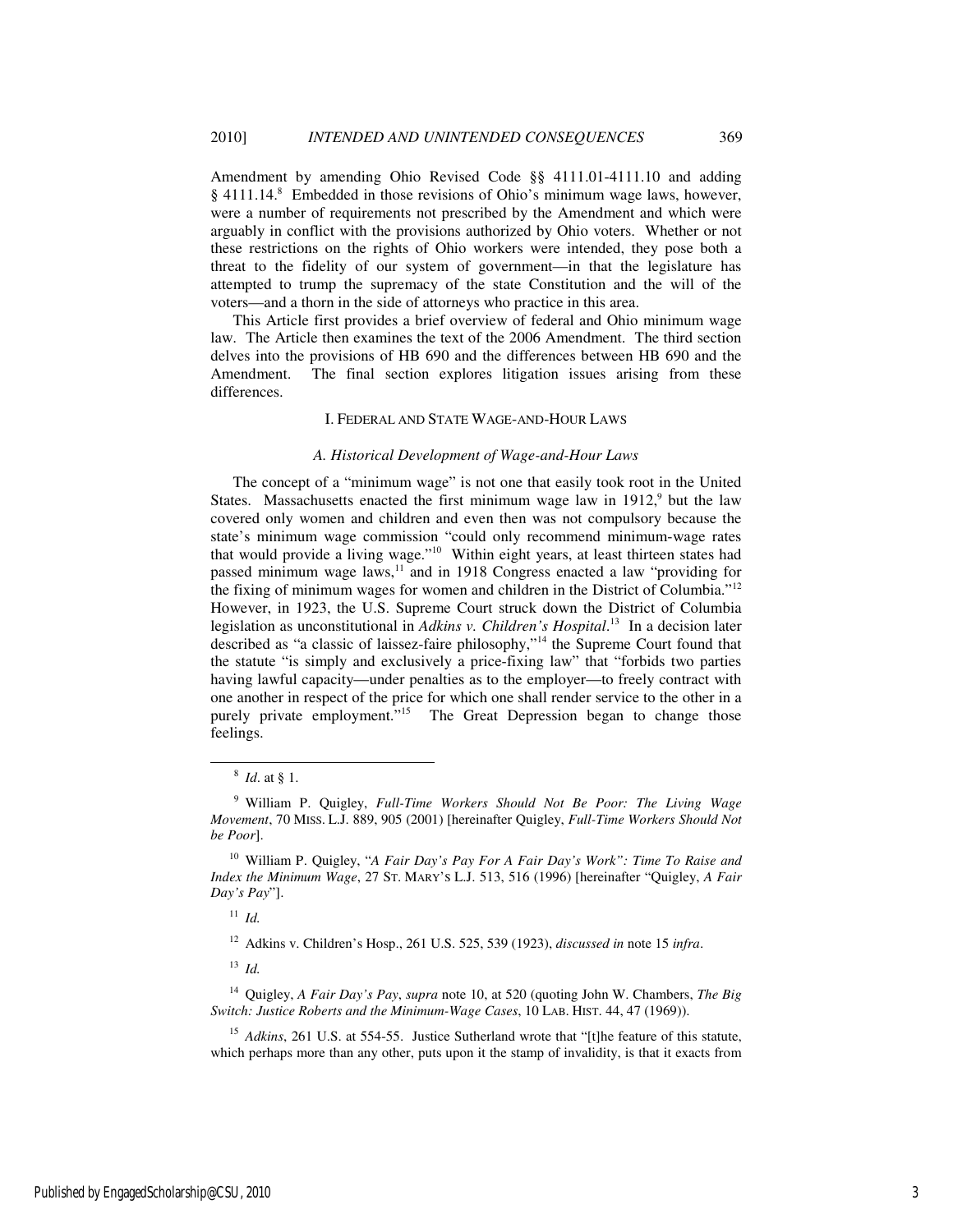The first attempt at establishing a national minimum wage came in 1933 when a \$0.25 per hour standard was set as part of the National Industrial Recovery Act.<sup>16</sup> Once again, in the 1935 case of *Schechter Poultry Corp. v. United States*, <sup>17</sup> the Supreme Court declared the act unconstitutional,<sup>18</sup> and the minimum wage was abolished amidst concerns that employers could not afford to pay higher wages during the economic turmoil of the time.<sup>19</sup> Finally, a nationwide minimum wage was established in 1938 with the enactment of the Fair Labor Standards Act.<sup>20</sup>

## *B. The Fair Labor Standards Act*

The Fair Labor Standards Act<sup>21</sup> ("FLSA") requires employers engaged in interstate commerce to pay a minimum wage,  $2^2$  as well as overtime pay,  $2^3$  in

<sup>17</sup> *Schechter Poultry*, 295 U.S. at 549-51.

<sup>18</sup> The Court held that the Act unconstitutionally delegated legislative power to the President "to make whatever laws he thinks may be needed or advisable for the rehabilitation and expansion of trade or industry." *Id.* at 537-38. Specifically addressing the wage and hour provisions, the Court found that "persons employed in slaughtering and selling in local trade are not employed in interstate commerce" and "[t]heir wages and hours have no direct relation to interstate commerce." *Id.* at 548. The Court's view that regulating wages and hours exceeded the reach of the Commerce Power was summarized in its prophetic observation that

[i]f the commerce clause were construed to reach all enterprises and transactions which could be said to have an indirect effect upon interstate commerce, the federal authority would embrace practically all the activities of the people, and the authority of the State over its domestic concerns would exist only by sufferance of the federal government.

*Id.* at 546.

<sup>19</sup> Opposition to wage-and-hour legislation came from such divergent groups as national business lobbies and the American Federation of Labor, as well as from Southern Democrats who wanted "North-South wage differentials to prevent increases in agricultural labor costs and industrial prices." Quigley, *A Fair Day's Pay*, *supra* note 10, at 528 (quoting JAMES M. BURNS, CONGRESS ON TRIAL: THE LEGISLATIVE PROCESS AND THE ADMINISTRATIVE STATE 77- 78 (1949)).

<sup>20</sup> Pub. L. No. 75-718, ch. 676, 52 Stat. 1060 (1938) (codified at 29 U.S.C. ch. 8 (2009)).

<sup>22</sup> 29 U.S.C. § 206.

j

the employer an arbitrary payment," the "declared basis" of which was "the extraneous circumstance that the employee needs to get a prescribed sum of money to insure her subsistence, health, and morals." *Id*. at 558.

<sup>16</sup> Act of June 16, 1933, ch. 90, 48 Stat. 195, 196 (codified at 15 U.S.C. § 703 (2009)). The Act authorized the President to promulgate a "Live Poultry Code" for that industry. *See* A.L.A. Schechter Poultry Corp. v. United States, 295 U.S. 495, 523 (1935). The Code approved by President Roosevelt on April 13, 1934 established a minimum wage of fifty cents per hour, a maximum workweek of forty hours, and the right of employees to select a union and engage in collective bargaining. *Id.* at 524. The Act even required a minimum complement of employees in slaughterhouses, "the number being graduated according to the average volume of weekly sales." *Id.*

<sup>21</sup> 29 U.S.C. § 201, *et seq.*

<sup>23</sup> 29 U.S.C. § 207.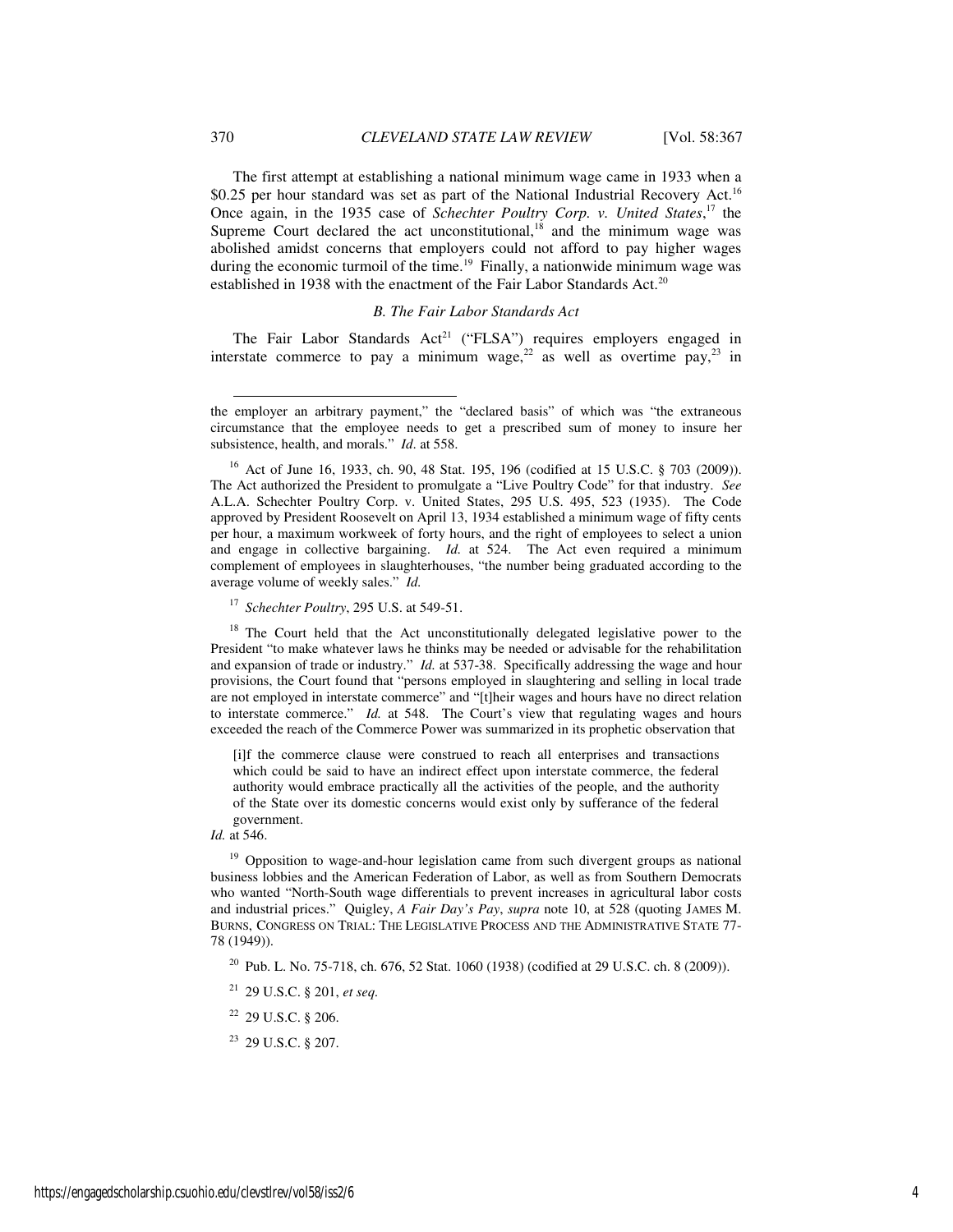specified circumstances. The remedies for violations of the FLSA include compensatory damages, liquidated damages, and attorneys' fees.<sup>24</sup>

## 1. Enforcement by the Department of Labor

Congress empowered the U.S. Department of Labor ("DOL") to interpret and enforce the FLSA. $^{25}$  The DOL is comprised of several divisions and seven major program agencies.<sup>26</sup> The primary DOL office for FLSA enforcement is the Wage and Hour Division ("WHD"), which is part of the Employment Standards Administration ("ESA").<sup>27</sup> The WHD is responsible for enforcing the FLSA's requirements on the minimum wage, overtime pay, recordkeeping, youth employment, as well as various other workplace laws.<sup>2</sup>

The DOL promulgates rules and publishes interpretations of the FLSA in Volume 29 of the Code of Federal Regulations. These rules and interpretations are given different weight depending on the situations to which they apply, but are often given great weight by courts when construing provisions of the FLSA.<sup>29</sup> The DOL also issues opinion letters in response to fact-specific inquiries regarding compliance with the Act. $30$  These opinion letters do not have the status of law with penalties for non-compliance, but they can have legal significance. Under the Portal to Portal Act of 1947, a defense to a back wage claim may exist if the employer can show reliance

-

<sup>26</sup> The seven major program agencies include the Employment Standards Administration (ESA), the Occupational Safety and Health Administration (OSHA), the Employment and Training Administration (ETA), the Mine Safety and Health Administration (MSHA), the Pension and Welfare Benefits Administration (PWBA), the Veterans' Employment and Training Service (VETS), and the Bureau of Labor Statistics (BLS). ELLEN C. KEARNS, THE FAIR LABOR STANDARDS ACT 41 (2007).

 $27$  Section 4(a) of the FLSA established the Wage and Hour Division, to operate under the direction of an Administrator appointed by the President with the advice and consent of the Senate. 29 U.S.C. § 204(a).

 $28$  The Wage and Hour Division also enforces laws relating to special employment, family and medical leave, migrant workers, lie detector tests, worker protections in certain temporary worker programs, and the prevailing wages for government service and construction contracts.

<sup>29</sup> *See* Skidmore v. Swift Co., 323 U.S. 134 (1944); Reich v. Newspapers of New England, Inc., 44 F.3d 1060 (1st Cir. 1995); *see also* Johnson City Med. Ctr. v. United States*,* 999 F.2d 973, 980-82 (6th Cir. 1993) (discussing the difference between rules and regulations and the weight given to a particular rule or regulation under certain circumstances).

<sup>30</sup> *See* Administrator's Interpretation No. 2010-1, *available at* http://www.dol.gov/whd /opinion/AdminIntrprtnFLSA.htm. On March 24, 2010 the WHD issued its first-ever "Administrator Interpretation." According to the WHD, "Requests for opinion letters generally will be responded to by providing references to statutes, regulations, interpretations and cases that are relevant to the specific request but without an analysis of the specific facts presented." This represents a change in longstanding WHD procedure.

 $24$  29 U.S.C. § 216(b).

<sup>&</sup>lt;sup>25</sup> Section 16(c) of the FLSA authorizes the Secretary of Labor to "bring an action in any court of competent jurisdiction to recover the amount of unpaid minimum wages or overtime compensation and an equal amount as liquidated damages." 29 U.S.C.  $\S$  216(c). Sums recovered by the DOL are "held in a special deposit account and . . . paid, on order of the Secretary of Labor, directly to the employee or employees affected." *Id.*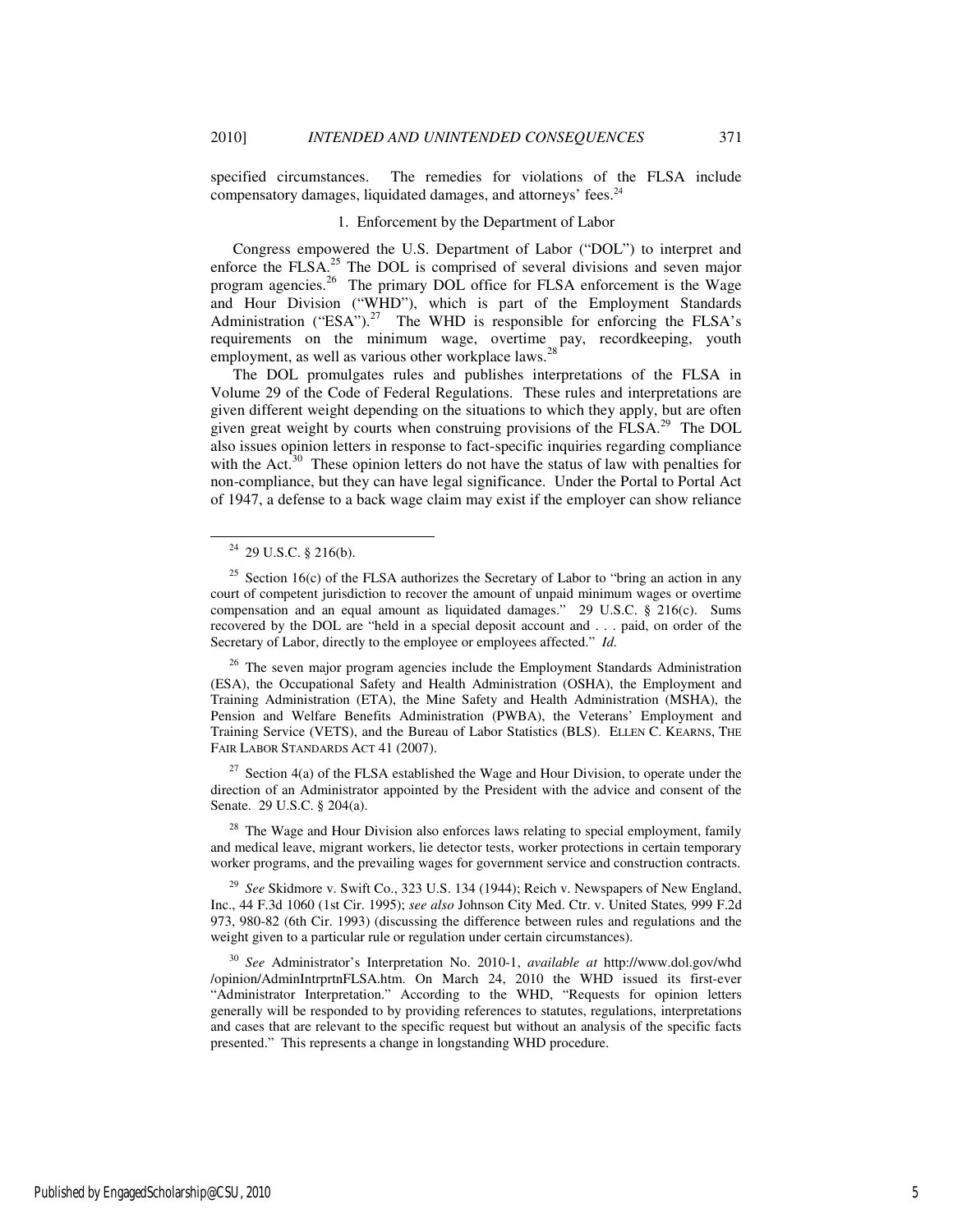on "any written administrative regulation, order, ruling, approval, or interpretation" of the Administrator of the WHD.<sup>3</sup>

Enforcement of the FLSA is generally conducted by investigators located in various regional and district offices throughout the United States. Enforcement actions typically begin with a complaint by an employee to the DOL, but the DOL routinely investigates potential FLSA violations without the filing of a complaint. Where violations are found, investigators typically recommend changes in employment practices to bring an employer into compliance and oversee the payment of back wages where liability is established.

In the event an employer fails to comply voluntarily, the Solicitor of Labor ("SOL") possesses broad power to conduct enforcement litigation in United States District Courts.<sup>32</sup> Enforcement litigation typically takes the form of civil litigation to recover back wages, but the SOL also litigates before the DOL's Office of Administrative Law Judges, independent commissions, and administrative appellate tribunals.

## 2. Private Enforcement in Collective Actions

The primary mechanism for private enforcement of the FLSA is the "collective action." Section 216(b) of the FLSA provides that "[a]n action to recover the liability" prescribed by the Act for unpaid minimum wages, overtime compensation, and liquidated damages "may be maintained against any employer . . . by any one or more employees for and in behalf of himself or themselves and other employees similarly situated."<sup>33</sup> Section 216(b) specifies that "[n]o employee shall be a party plaintiff to any action unless he gives his consent in writing to become such a party and such consent is filed in the court in which such action is brought."<sup>34</sup> Thus, unlike Federal Rule of Civil Procedure 23, class actions that typically include all class members who do not opt out, FLSA actions are "collective actions" in which similarly situated persons must "opt in" to the litigation. $35$ 

Also unlike Rule 23 class actions, the commencement of an FLSA collective action does not toll the running of the statute of limitations for putative class members. Rather, pursuant to the FLSA and the Portal-To-Portal Act, an opt-in plaintiff's claim against the employer is not commenced until the date on which his or her written consent to join the collective action is filed with the district court.<sup>36</sup>

<sup>34</sup> *Id*.

<sup>31</sup> 29 U.S.C § 259.

<sup>&</sup>lt;sup>32</sup> The SOL conducts almost all government litigation under the FLSA as a result of a longstanding delegation of power by the U.S. Department of Justice to the SOL. *See* Letter from Frank Murphy, Att'y Gen., to Elmer F. Andrews, Wage and Hour Administrator (Jan. 13, 1939).

<sup>33</sup> 29 U.S.C. § 216(b).

<sup>35</sup> *See* Jackson v. Papa John's USA, Inc., No. 1:08-CV-2791, 2009 WL 385580, at \*4 (N.D. Ohio Feb. 13, 2009) (Gwin, J.) ("under the FLSA a putative plaintiff must affirmatively opt into the class").

<sup>36</sup> 29 U.S.C. §§ 216(b) and 256; *see also* Cahill v. City of New Brunswick, 99 F. Supp. 2d 464, 479 (D.N.J. 2000).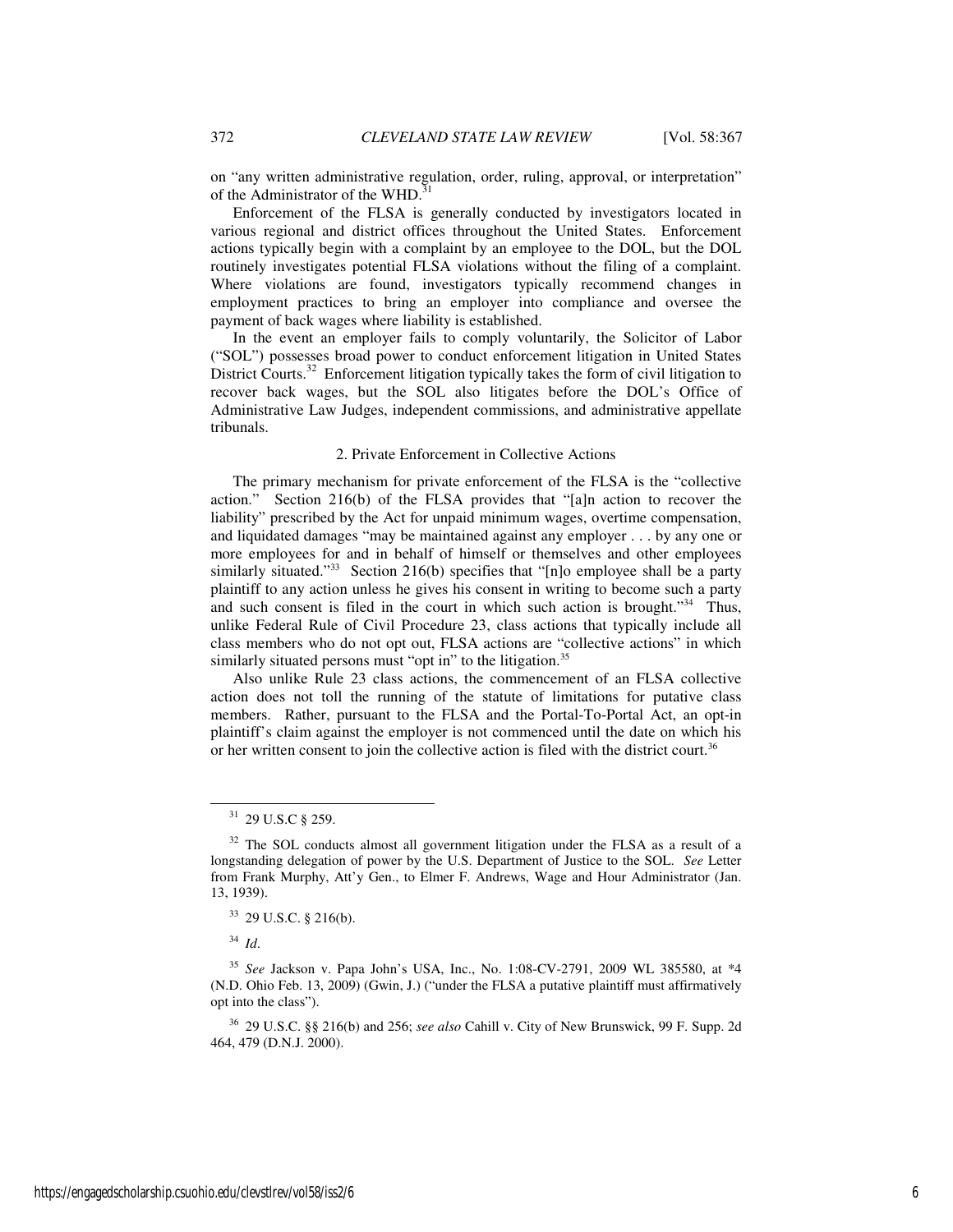To "ensure[] that all potential plaintiffs receive timely notice of a pending suit," district courts supervise the conduct of FLSA collective actions and the giving of notice to potential opt-ins. $37$  The process begins with "conditional certification," which is a determination that the action may properly proceed under 29 U.S.C. § 216(b) as an action "by any one or more employees" on behalf of "themselves and other employees similarly situated."38 Courts in the Sixth Circuit "have used a twophase inquiry" to determine whether employees are "similarly situated for the purposes of the statute's requirements."<sup>39</sup> The first phase—"the notice stage"— "takes place at the beginning of discovery," while "[t]he second occurs after all of the opt-in forms have been received and discovery has concluded."<sup>40</sup> At the "notice stage," an FLSA plaintiff must show "only that 'his position is similar, not identical, to the positions held by the putative class members."<sup>41</sup>

As Judge Gwin explained in *Jackson v. Papa John's USA, Inc*., a collective action under the FLSA "furthers several important policy goals."<sup>42</sup> These goals were identified by the U.S. Supreme Court in *Hoffman-LaRoche v. Sperling*. <sup>43</sup> The collective action mechanism protects workers' interests by "allow[ing] . . . plaintiffs the advantage of lower individual costs to vindicate rights by the pooling of resources."<sup>44</sup> A collective action also promotes judicial economy by enabling "efficient resolution in one proceeding of common issues of law and fact arising from the same alleged discriminatory activity."<sup>45</sup>

3. Compatibility with State Law Class Actions—The Opt-In vs. Opt-Out Debate

A hotly debated issue in wage-and-hour enforcement is whether the opt-in design of FLSA collective actions can co-exist with the traditional class action mechanism under Federal Rule 23, which permits a court to adjudicate the claims of all members of a certified class who do not opt out, while the FLSA requires that every partyplaintiff "give[] his consent in writing to become such a party." The question of conflict typically arises when factually related claims under state wage-and-hour laws are brought as class claims under Rule 23.

<sup>43</sup> Hoffman-LaRoche v. Sperling, 493 U.S. 165 (1989).

<sup>44</sup> *Id.* at 170.

<sup>45</sup> *Id*.

<sup>37</sup> Garner v. G.D. Searle, 802 F. Supp. 418, 422 (M.D. Ala. 1991).

<sup>38</sup> 29 U.S.C. § 216(b).

<sup>39</sup> Comer v. Wal-Mart Stores, 454 F.3d 544, 546 (6th Cir. 2006).

<sup>40</sup> *Comer*, 454 F.3d at 546 (quoting Goldman v. RadioShack Corp., No. Civ.A. 2:03-CV-0032, 2003 WL 21250571, at \*6 (E.D. Pa. Apr. 17, 2003)).

<sup>41</sup> *Id.* at 548 (quoting Pritchard v. Dent Wizard Int'l, 210 F.R.D. 591, 595 (S.D. Ohio 2002)).

<sup>42</sup> Jackson v. Papa John's USA, Inc., No. 1:08-CV-2791, 2009 WL 385580, at \*3 (N.D. Ohio Feb. 13, 2009).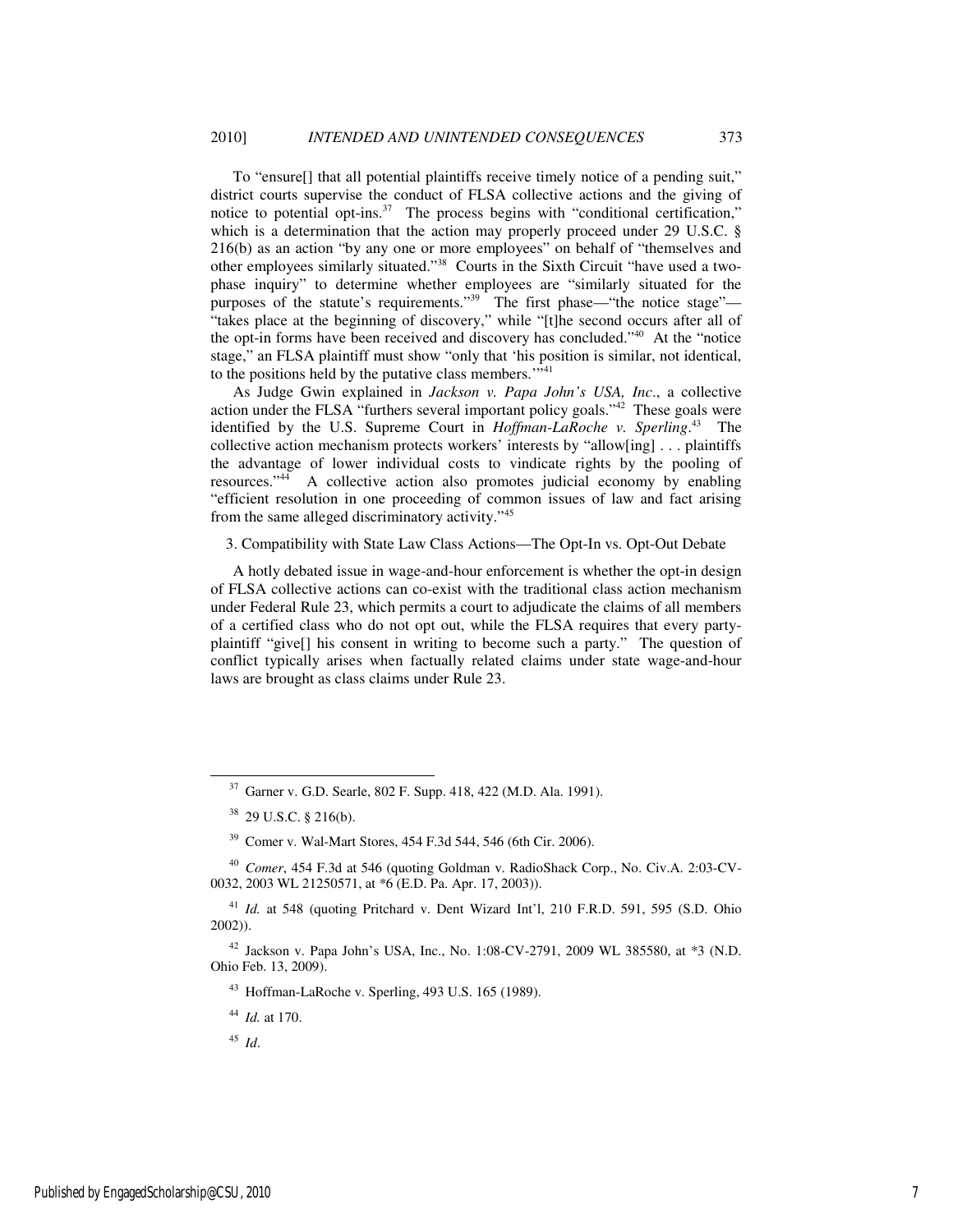Prior to the enactment of the Class Action Fairness Act, many courts found optin and opt-out procedures to be "incompatible."<sup>46</sup> The typical rationale<sup>47</sup> was articulated in *Williams v. Trendwest Resorts, Inc.*, <sup>48</sup> in which the court held that granting class treatment of state law claims in an FLSA collective action would allow the plaintiffs to "circumvent the restrictive opt-in requirements of the FLSA."<sup>49</sup> Under this view, certifying both opt-in and opt-out classes "contravenes the purposes of the FLSA" because it "allows for the possibility that plaintiffs who have chosen to not opt into the FSLA class are nevertheless included in the broader Rule 23 state class."<sup>5</sup>

[P]otential class members, who are comprised of migrant farm workers, many of whom may not speak English and likely have very little understanding of our legal system, would be forced to make the confusing choices of opting into an FLSA overtime action and then deciding whether it should opt out of a New York overtime action.

*Id*. *See also* Thiebes v. Wal-Mart Stores, Inc., No. 98-802-KI, 1999 WL 1081357, at \*4 (D. Or. Dec. 1, 1999) (among the "pragmatic reasons" for rejecting Rule 23 certification, the court found "it would be difficult to fashion an effective notice to prospective class members that explains their opportunity to opt in to the FLSA collective action as well as their choice to opt out of the class action"). However, other courts have disagreed. *See* Ladegaard v. HardRock Concrete Cutters, Inc., No. 00 C 5755, 2000 WL 1774091, at \*7 (N.D. Ill. Dec. 1, 2000) (rejecting the argument that "it would be confusing for the class members to receive notice from the court about their choices to 'opt-in' to the FLSA action and 'opt-out' of the state actions under Rule 23(b)(3)").

<sup>48</sup> *Williams*, 2007 WL 2429149, at \*3 (D. Nev. Aug. 20, 2007).

<sup>49</sup> *Id.* at \*4; *accord*, Otto v. Pocono Health Sys., 457 F. Supp. 2d 522, 524 (M.D. Pa. 2006) (permitting and opt-in action under the FLSA to be "accompanied by a Rule 23 opt-out state law class action claim would essentially nullify Congress's intent in crafting Section 216(b) and eviscerate the purpose of Section 216(b)'s opt-in requirement"); Moeck v. Gray Supply Corp*.,* No. 03-1950, 2006 WL 42368 (D.N.J. Jan. 5, 2006) ("[a]llowing [the plaintiff] 'to circumvent the opt-in requirement . . . by calling upon state statutes similar to the FLSA would undermine Congress's intent to limit these types of claims to collective actions'") (citing McClain v. Leona's Pizzeria, Inc*.,* 222 F.R.D. 574, 577 (N.D. Ill. 2004)).

<sup>50</sup> *Williams*, 2007 WL 2429149, at \*3. On the other hand, many courts did not see any inherent incompatibility between the FLSA's collective action procedure and the certification of state law claims for class adjudication under Rule 23; *see, e.g.*, Lindsay v. GEICO, 448 F.3d 416, 424 (D.C. Cir. 2006) (holding that the FLSA opt in procedure does not preclude a district court from exercising supplemental jurisdiction over state law claimants who did not affirmatively join the FLSA claim); McLaughlin v. Liberty Mut. Ins. Co., 224 F.R.D. 304, 308 (D. Mass. 2004) ("Nothing in the [FLSA] limits available remedies under state law"); *In re* Farmers Ins. Exch. Claims Reps. Overtime Pay Litigation, No. MDL 1439, 2003 WL 23669376 (D. Or. 2003) (certifying Rule 23 class to assert state law wage and hour claims in

<sup>46</sup> *See, e.g.*, Williams v. Trendwest Resorts, Inc*.*, No. 2:05-CV-0605, 2007 WL 2429149, at \*3 (D. Nev. Aug. 20, 2007) ("incompatible"); Otto v. Pocono Health Sys., 457 F. Supp. 2d 522, 523 (M.D. Pa. 2006) ("inherently incompatible").

<sup>&</sup>lt;sup>47</sup> Another rationale for rejecting Rule 23 certification of state law claims in an FLSA collective action is the "potential confusion to class members that could be caused by employing conflicting class procedures in the same case." De la Cruz v. Gill Corn Farms, Inc., No. 03-CV-1133, 2005 WL 5419056, at \*8 (N.D.N.Y. Jan. 25, 2005). The court in *De La Cruz* was concerned that: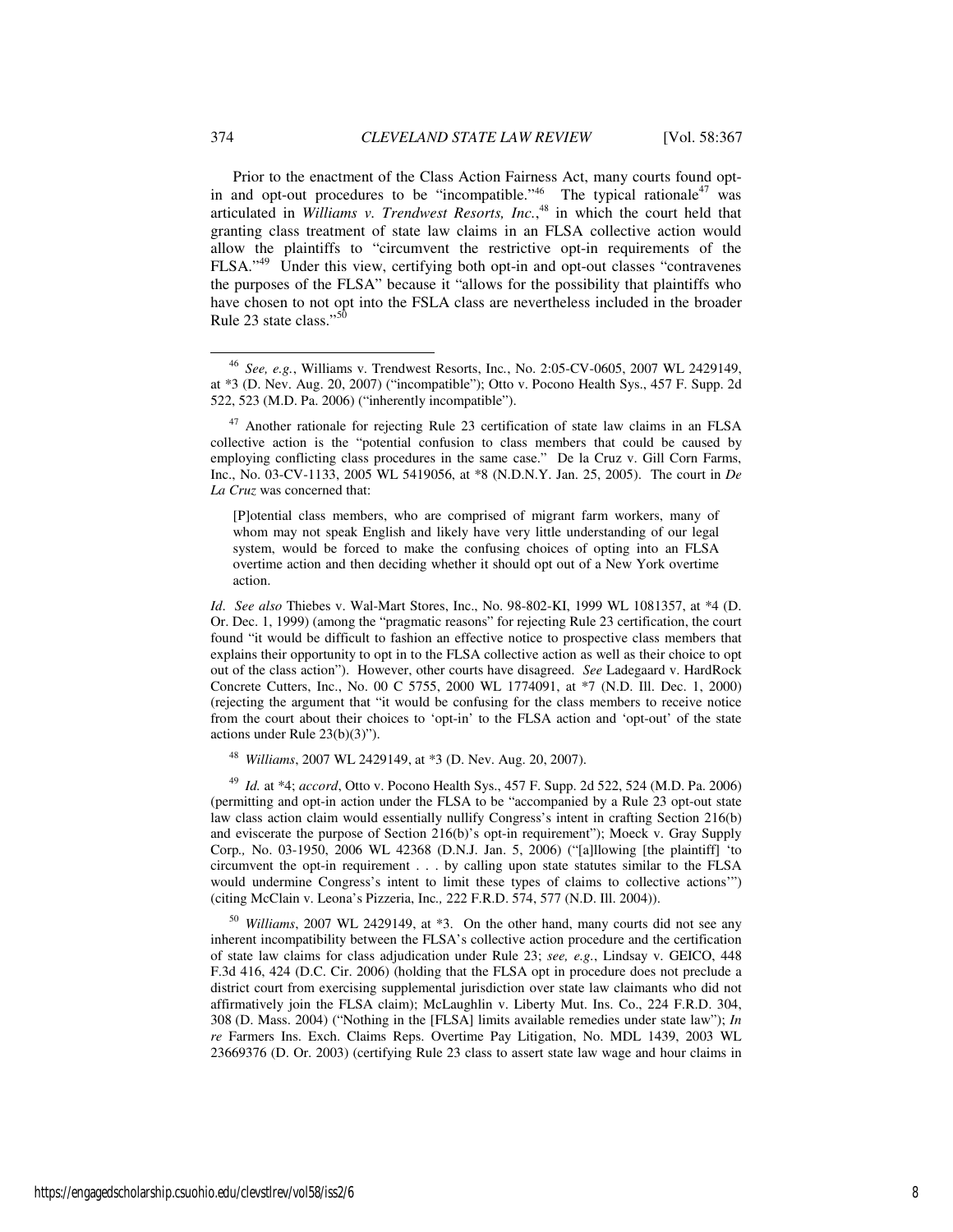Courts that rejected class treatment of state law claims in FLSA actions often saw such claims as exceeding the scope of their supplemental jurisdiction. Here again, *Williams v. Trendwest Resorts, Inc.* illustrates this view:

Should only a few plaintiffs opt into the FLSA class after the court were to certify a Rule 23 state law class, the court might be faced with the somewhat peculiar situation of a large number of plaintiffs in the state law class who have chosen not to prosecute their federal claims. The court might then be in a position in which declining supplemental jurisdiction would be appropriate, given that the state law claims could be said substantially to predominate over the federal claims.<sup>51</sup>

The jurisdictional plane tilted, however, with the passage of the Class Action Fairness Act of 2005 (hereinafter "CAFA"). CAFA amended 28 U.S.C. § 1332, which confers diversity jurisdiction on federal district courts, by adding new § 1332(d). The new subsection provides that "[t]he district courts shall have original jurisdiction of any civil action in which the matter in controversy exceeds the sum or value of  $$5,000,000$ ,<sup>52</sup> exclusive of interest and costs, and is a class action."<sup>53</sup>

While courts in FLSA actions formerly considered "declining supplemental jurisdiction" over state law claims when class treatment of such claims was sought, they now roundly entertain class claims in the exercise of their express diversity jurisdiction under CAFA. For example, in *Bouaphakeo v. Tyson Foods, Inc*., <sup>54</sup> the court found it had "subject matter jurisdiction over the state law claim because the parties meet the requirements for diversity jurisdiction under the Class Action Fairness Act,"<sup>55</sup> and ruled that "Plaintiffs' motion for class action certification under

<sup>51</sup> *Williams*, 2007 WL 2429149, at \*3 (quoting Leuthold v. Desitnation America, Inc., 224 F.R.D. 462, 469-70 (N.D. Cal. 2004)).

 $52$  The jurisdictional amount is satisfied by any class action in which the matter in controversy exceeds five million dollars. 28 U.S.C. § 1332(d)(2) (2006). CAFA "abrogates the rule against aggregating claims" and "confers federal diversity jurisdiction over class actions where the aggregate amount in controversy exceeds \$5 million dollars." Exxon Mobil Corp. v. Allapattah Servs., Inc*.*, 545 U.S. 546, 571 (2005).

<sup>53</sup> 28 U.S.C. § 1332(d)(2). A "class action" is a civil action filed under Federal Rule 23 or any "similar State statute or rule of judicial procedure authorizing an action to be brought by 1 or more representative persons as a class action." 28 U.S.C. § 1332(d)(1)(B). Among CAFA's "threshold" requirements, "the aggregate number of members of all proposed plaintiff classes [must be] 100 or more persons," and the primary defendants must not be "States, State officials, or other governmental entities against whom the district court may be foreclosed from ordering relief." Serrano v. 180 Connect, Inc., 478 F.3d 1018, 1020-21 (9th Cir. 2007) (citing and quoting 28 U.S.C. § 1332(d)(5)).

<sup>55</sup> *Id*.

l

conjunction with FLSA claims); Scott v. Aetna Servs. Inc., 210 F.R.D. 261, 268 (D. Conn. 2002) (certifying Rule 23 class to assert state law wage and hour claims in conjunction with FLSA claims); Beltran-Benitez v. Sea Safari Ltd., 180 F. Supp. 2d 772, 774 (E.D.N.C. 2001) (denying defendant's motion to dismiss state law claims because the FLSA does not prohibit Rule 23 opt-out class actions for related state law claims); Ansoumana v. Gristede's Operating Corp., 201 F.R.D. 81, 91 (S.D.N.Y. 2001) (certifying Rule 23 class to assert state law wage and hour claims in conjunction with FLSA claims).

<sup>54</sup> Bouaphakeo v. Tyson Foods, Inc., 564 F. Supp. 2d 870, 879 (N.D. Iowa 2008).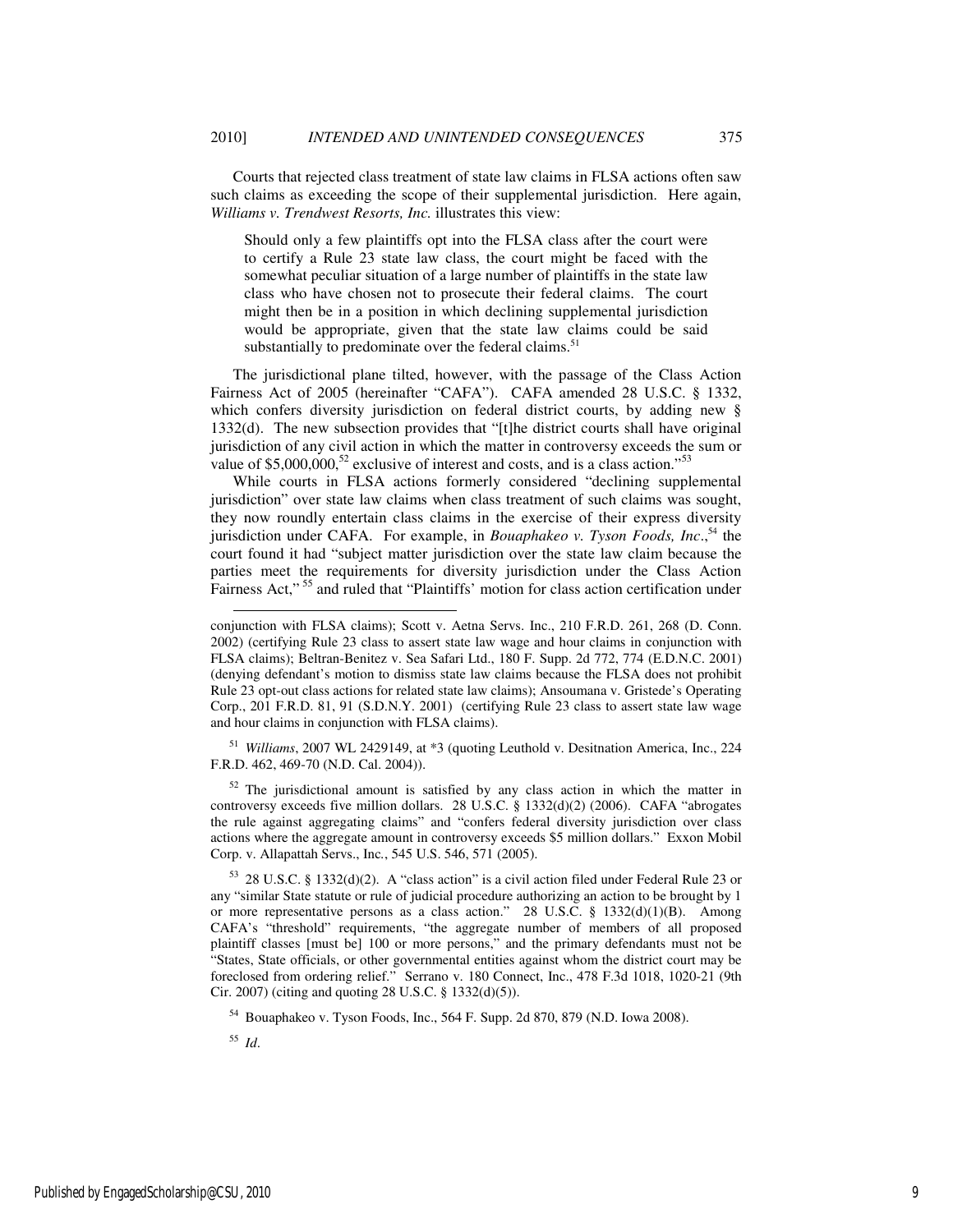Rule 23 should be granted as modified" on the state-law claim.<sup>56</sup> Another case, *DeKeyser v. Thyssenkrupp Waupaca, Inc.*, <sup>57</sup> after finding that "[j]urisdiction for the state claims falls under the Court's . . . original jurisdiction under the CAFA,"<sup>58</sup> concluded that "nothing in the FLSA precludes Plaintiffs from seeking [class] certification on their state law claims."<sup>59</sup> Post-CAFA decisions confront the jurisdictional question head-on.<sup>60</sup> *Hickton v. Enterprise Rent-A-Car Co., Inc.*, <sup>61</sup> for example, squarely held that "[t]he inherent incompatibility doctrine . . . does not provide a basis for declining to exercise original jurisdiction when the jurisdictional allegations are sufficiently pled" under CAFA.<sup>62</sup>

The DOL recently clarified its position on the compatibility of collective and class actions.<sup>63</sup> In the Third Circuit case of *Parker v. NutriSystem, Inc.*, Labor Secretary Hilda Solis submitted an amicus brief arguing that FLSA collective actions and Rule 23 class actions are compatible.<sup>64</sup>

In *Parker*, plaintiff Adrian Parker brought a collective action under § 16(b) of the FLSA alleging that he and other current and former call center employees were entitled to overtime compensation for the weeks in which they had worked more than forty hours.<sup>65</sup> Parker also asserted class claims under the Pennsylvania Minimum Wage Act ("PMWA") pursuant to Federal Rule of Civil Procedure 23. The district court granted Nutrisystem's motion to dismiss the class claims under state law, declining to exercise supplemental jurisdiction over those claims on the basis of the inherent incompatiblility doctrine. $66$ 

-

<sup>59</sup> *Id*. at 1033.

<sup>60</sup>Jackson v. Alpharma Inc., No. 07-3250, 2008 WL 508664 (D.N.J. Feb. 21, 2008): Defendant has not described any basis on which the Court could dismiss state law claims predicated on CAFA jurisdiction. Indeed, assuming that CAFA jurisdiction exists, it is unclear what would be accomplished by dismissal of the state claims, because Plaintiff could simply file a separate lawsuit in this district solely on the basis of the state claims. *Jackson*, 2008 WL 508664, at \*5.

<sup>61</sup> Hickton v. Enterprise Rent-A-Car Co., Inc., No. 07-1687, 2008 WL 4279818 (W.D. Pa. Sept. 12, 2008).

<sup>62</sup> *Id.* at \*6 (citing Trollinger v. Tyson Foods, Inc*.*, 370 F.3d 602, 608 (6th Cir. 2004)).

<sup>63</sup> *Compare* Brief of the Secretary of Labor as Amicus Curiae Supporting Appellants, Long John Silver's Restaurants, Inc. v. Cole, 514 F.3d 345 (4th Cir. 2008) (arguing that the written consent requirement of the FLSA is irreconcilable with the "opt-out" rules for class certification Fed. R. Civ. R. 23), *with* Brief of the Secretary of Labor as Amicus Curiae Supporting Appellants, Parker v. NutriSystem, Inc., No. 09-3545-CV (3d Cir. Sept. 10, 2009) *available at* http://www.dol.gov/sol/media/briefs/ parker%28A%29-01-21-10.pdf (arguing that FLSA collective actions and Rule 23 class actions are compatible).

<sup>64</sup> Brief of the Secretary of Labor as Amicus Curiae Supporting Appellants, Parker v. NutriSystem, Inc., No. 09-3545-CV(3d Cir. Sept. 10, 2009).

<sup>65</sup> *Id*. at 3.

<sup>66</sup> *Id*. at 4.

<sup>56</sup> *Id*. at 909.

<sup>57</sup> DeKeyser v. Thyssenkrupp Waupaca, Inc., 589 F. Supp. 2d 1026 (E.D. Wis. 2008).

<sup>58</sup> *Id*. at 1028 n.1.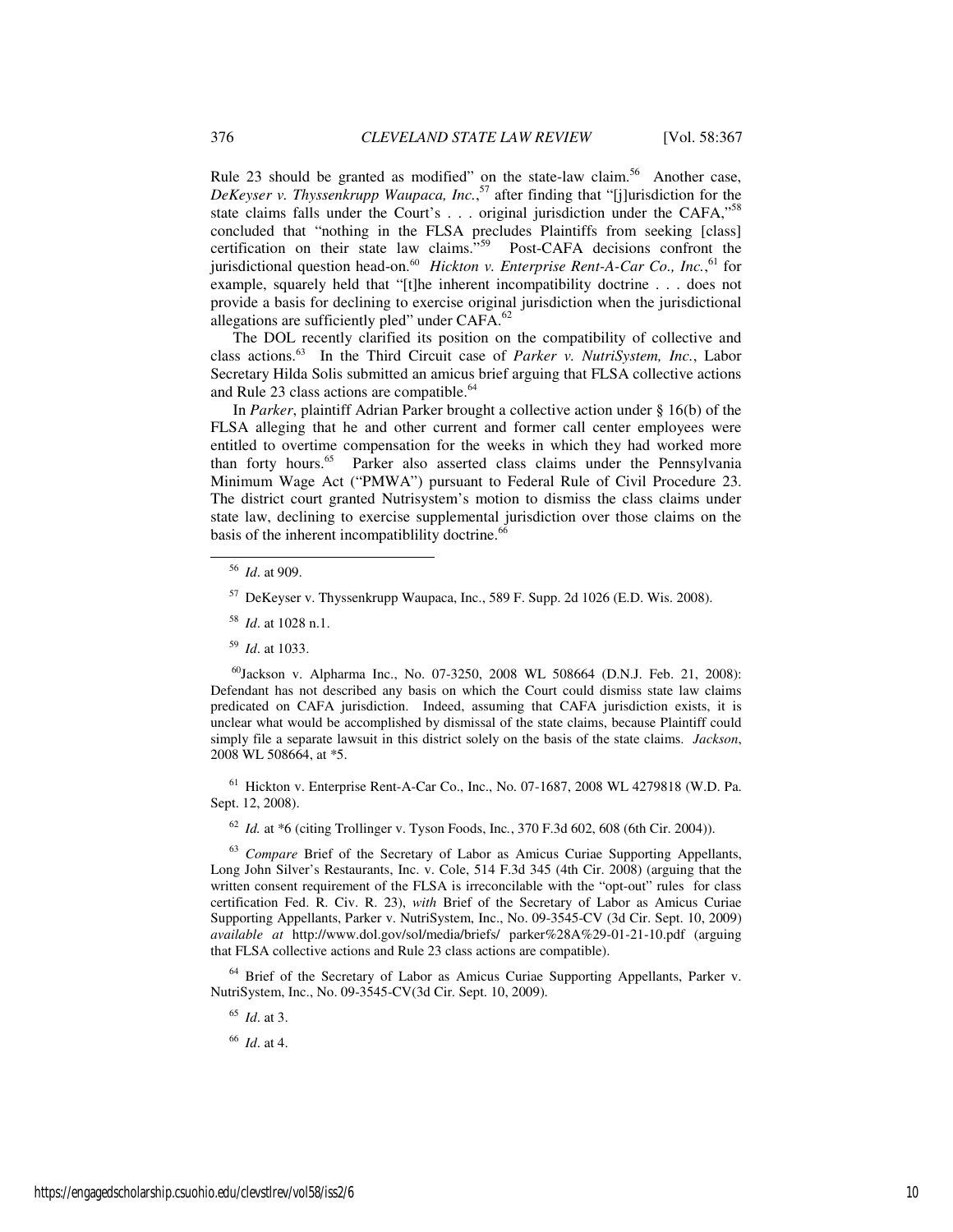Urging reversal in the Third Circuit, the DOL argued that under the supplemental jurisdiction provisions of 28 U.S.C. § 1367, a federal court entertaining a claim under a federal law such as the FLSA "shall have supplemental jurisdiction over all other claims that are so related . . . that they form part of the same case or controversy."<sup>67</sup> Section 1367, the DOL argued, "reflects a strong presumption by Congress in favor of having related federal and state claims proceed together in one federal court lawsuit."<sup>68</sup>

Pointing to the fact that  $\S$  18(a) of the FLSA contains a "savings clause" that provides that "states and localities may enact wage laws that are broader and more protective than the FLSA's provisions,"<sup>69</sup> the DOL argued that neither the text nor the legislative history of FLSA § 16(b) "supports the district court's conclusion that the provision for an opt-in collective action under the [FLSA] is incompatible with a Rule 23 opt-out class action brought under analogous state wage laws."<sup>70</sup> The opt-in requirement of § 16(b) specifically applies only to FLSA minimum wage, overtime pay, and retaliation claims, and it makes no mention of state or other claims.<sup>71</sup> The plain terms of the section, the DOL argued, show that the opt-in procedure "does not apply to state law claims."<sup>72</sup>

Moreover, the legislative history shows that Congress, in amending the statute in 1947 through the Portal to Portal Act, intended only "to restrict FLSA actions, by requiring individual employees to opt-in, . . . not to prohibit Rule 23 state wage law class actions in federal courts."<sup>73</sup> The Portal to Portal Act specifically states that the opt-in requirement "shall be applicable only with respect to actions commenced under the FLSA."74

Finally, the DOL argued, the legislative history of the Portal to Portal Act contains "no suggestion of any intent to prevent class certification of, or the exercise of supplemental jurisdiction over, state wage claims."<sup>75</sup> The DOL pointed out that Rule 23 did not have an opt-out provision at the time of the passage of the Portal to Portal Act, and when it was added to Rule 23 in 1966, the advisory committee notes specifically state that the change was not intended to affect FLSA collective actions.<sup>76</sup> Thus, in its amicus brief in *Parker*, the DOL has argued forcefully against the "inherent incompatibility doctrine."

-

- <sup>70</sup> *Id*. at 8.
- <sup>71</sup> *Id*.
- <sup>72</sup> *Id*. at 9.
- <sup>73</sup> *Id*.

<sup>74</sup> *Id*. at 10.

<sup>75</sup> *Id*.

<sup>76</sup> *Id*. at 11-12.

<sup>67</sup> *Id*. at 5 (quoting 28 U.S.C. 1367(a) (2006)).

<sup>68</sup> *Id*.

<sup>69</sup> *Id*. at 7.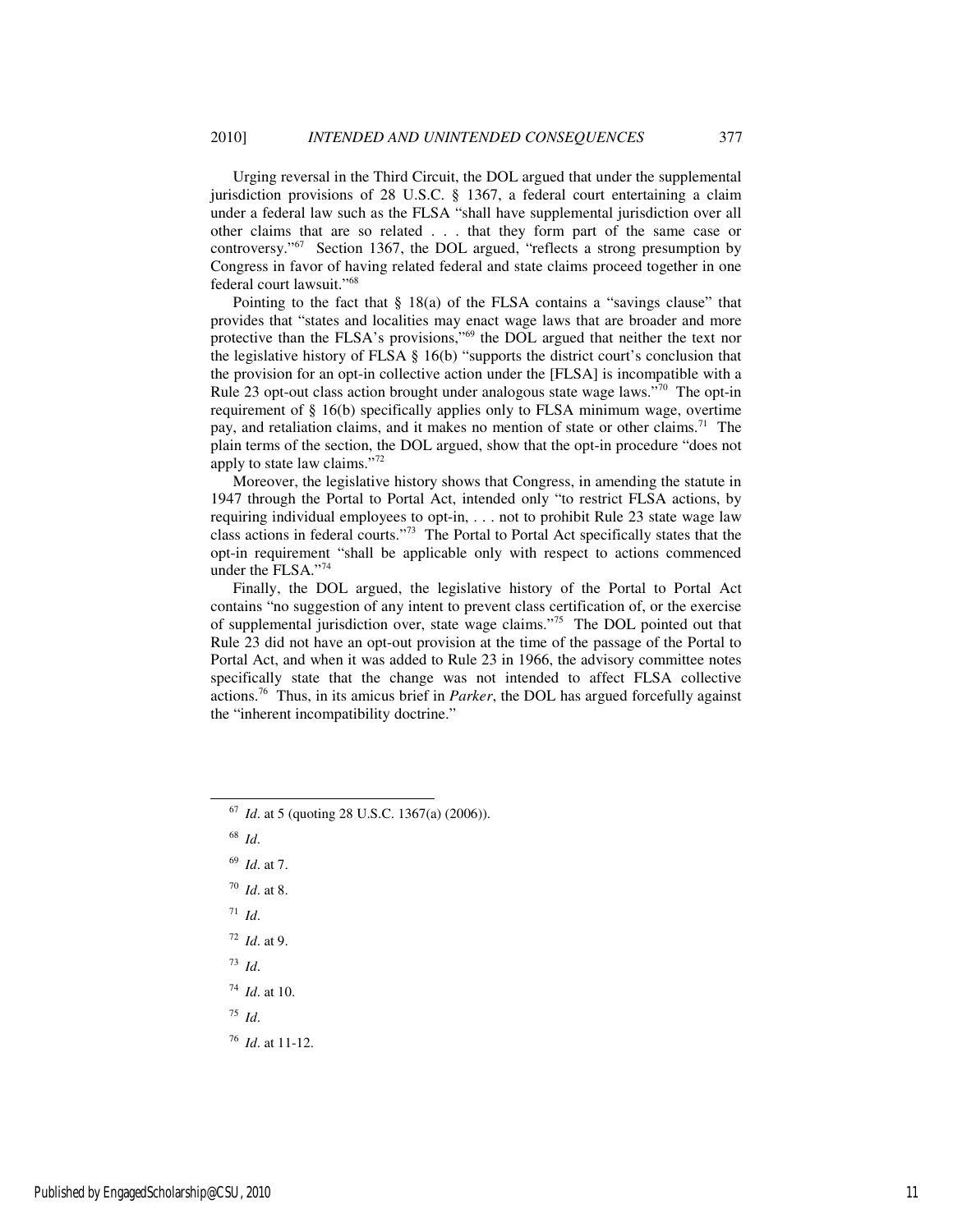## *C. Ohio Wage-and-Hour Laws*

Since the passage of the FLSA, states have struggled with whether the federal law offered sufficient protections to local workers. Ohio was, in some respects, at the forefront of this movement. Ohio has provided minimum wage protections to employees since at least 1933 when the state legislature enacted the O'Neil-Pringle Minimum Wage Bill.<sup>77</sup> O'Neil-Pringle allowed a state official to establish minimum wages for both women and children employed in certain businesses, including factory workers and other industrial occupations.<sup>78</sup>

Ohio law provides wage-and-hour protections that parallel the provisions of the FLSA. Minimum wage rates and remedies are prescribed by Ohio Revised Code § 4111.02, § 4111.10 and, since the passage of the Fair Minimum Wage Amendment and HB 690, § 4111.14. Overtime compensation for hours worked in excess of forty in a workweek is required by § 4111.03. Employer record-keeping is required by § 4111.08.

#### II. THE FAIR MINIMUM WAGE AMENDMENT

Like each of its predecessor wage-and-hour laws, Ohio's Fair Minimum Wage Amendment was intended to provide greater protection for Ohio workers than that provided by the FLSA. It was sponsored by pro-labor groups. The intentions were, in part, realized. In its first year, the new law resulted in doubling the complaints filed with the Ohio Department of Commerce.<sup>79</sup> However, as this Article explores below, some of these steps forward are threatened by the restrictions put in place by HB 690. First, we explain the protections accorded by the Minimum Fair Wage Amendment.

## *A. The Text of the Fair Minimum Wage Amendment*

As stated in the introduction to this Article, the Fair Minimum Wage Amendment includes several important changes to the Ohio minimum wage laws and new protections for Ohio workers. These include: (1) an increase in the state minimum wage with guaranteed future increases; (2) an expansive definition of the term "employee"; (3) limitations on the exemptions to coverage by the Amendment; (4) new record-keeping requirements for Ohio employers; (5) guarantees that the right of an employee to enforce the protections of the Amendment not be abridged; (6) a self-executing text; and (7) an explicit restriction on any legislative action that might impair the protections provided in the Amendment.<sup>80</sup>

With respect to the new minimum wage, Section 34a provides that, with certain exceptions, every employer shall pay their employees a wage rate of not less than \$6.85 per hour beginning January 1, 2007 and that this rate shall increase by the rate

l

 $77$  Enacted as the Ohio Minimum Wage Act, General Code §§ 154-45d to 154-45t (1938); *see* Strain v. Southerton, 74 N.E.2d 69, 70-71 (Ohio 1947). *Strain* upheld the statute against the challenge that the legislature lacked authority to enact minimum wage legislation and the law affected "an unauthorized delegation of legislative power." *Id*. at 71.

<sup>78</sup> *See Strain*, 74 N.E.2d at 71.

<sup>&</sup>lt;sup>79</sup> Policy Matters Ohio: New Legislation Undermines the Minimum Wage Amendment, http://www.policymattesohio.org/ohio\_minimum\_wage\_undermined.htm (last visited May 19, 2010).

<sup>80</sup> OHIO CONST. art. II, § 34a.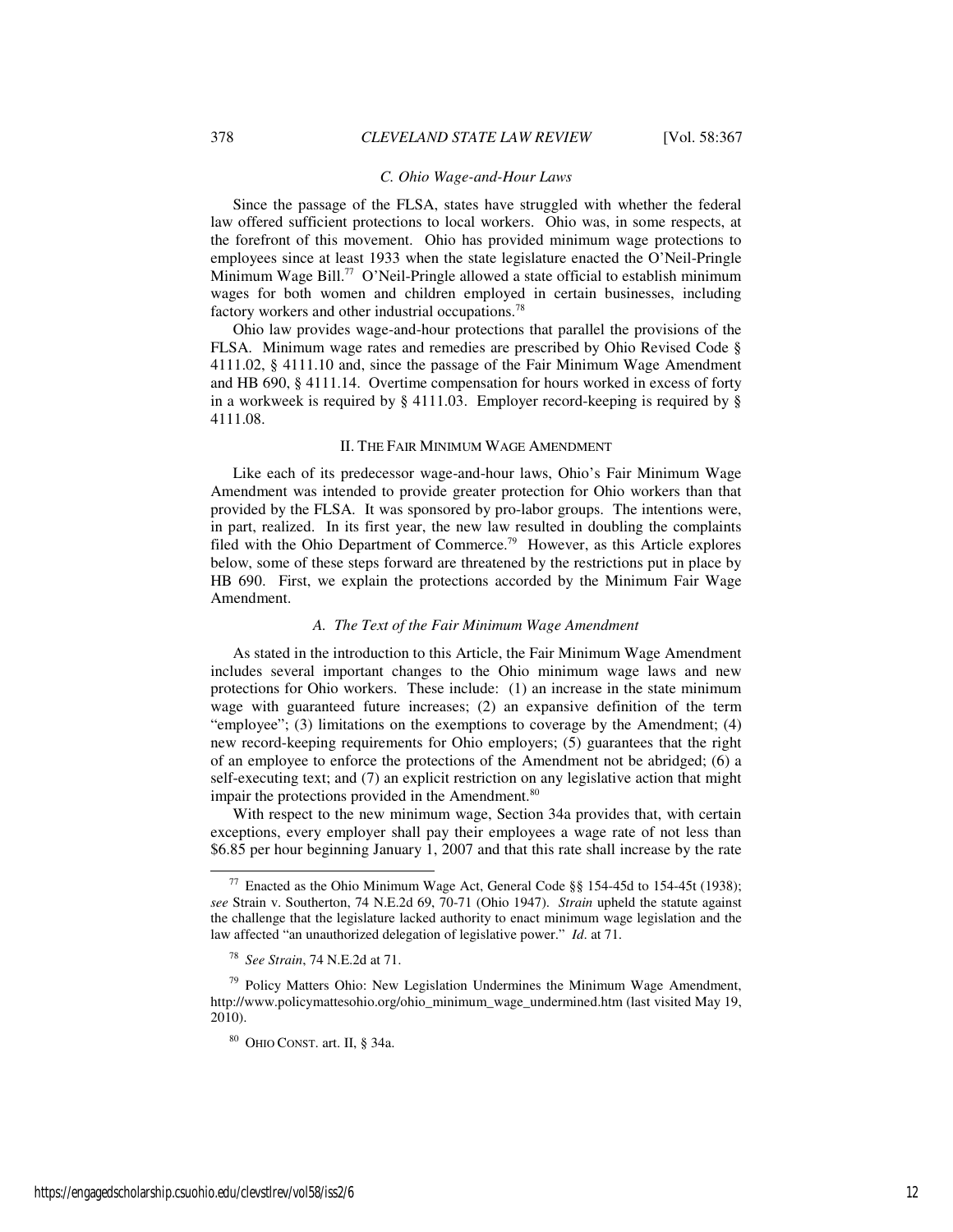of inflation on the 30th day of each September, beginning in 2007.<sup>81</sup> Employees under the age of sixteen and employees of businesses with annual gross receipts less than a certain, annually-adjusted amount (initially, \$250,000) may be paid at the lower, FLSA rate.<sup>82</sup> Further, an employer may pay an employee as little as half of the state minimum wage if the employer is able to demonstrate that the employee receives tips that, when combined with the wages paid, are equal or greater to the minimum wage rate for all hours worked.<sup>83</sup> These minimum wage provisions do not apply to employees of a family-owned and operated business if the employee is also a family member of an owner of the business.<sup>84</sup> The provision also permits the state to issue licenses to employers authorizing payment of a lower wage rate to individuals with mental or physical disabilities that may otherwise adversely affect their opportunity for employment.<sup>85</sup>

The second paragraph of Section 34a deals with the definitions of "employers" and "employees." Specifically, the Amendment provides that the terms "employer" and "employee" shall have the same meanings as those terms are defined by the FLSA with several exceptions.<sup>86</sup> First, the term "employer" in Ohio shall also include the state and every political subdivision—a significant departure from federal law.<sup>87</sup> Second, the term "employee" shall not include an individual employed in or about the property of an employer's individual residence on a casual basis.<sup>88</sup> And, third, only the exemptions set forth in Section 34a shall apply.<sup>89</sup> This is particularly notable, as the federal FLSA contains many exemptions to coverage, which are not enumerated in Section 34a.

Regarding record-keeping, Section 34a requires employers to "maintain a record of the name, address, occupation, pay rate, hours worked for each day worked and each amount paid an employee for a period of not less than three years following the last date the employee was employed."<sup>90</sup> The employer must also provide its contact information to all of its employees.<sup>91</sup> An employee, groups of employees, or any interested party "may file a complaint with the state for a violation of any provision of this section," which "shall be promptly investigated and resolved by the state."<sup>92</sup>

<sup>81</sup> *Id*.

- <sup>82</sup> *Id*.
- <sup>83</sup> *Id*.
- 
- <sup>84</sup> *Id*.
- <sup>85</sup> *Id*.
- <sup>86</sup> *Id*.
- <sup>87</sup> *Id*.
- <sup>88</sup> *Id*.
- <sup>89</sup> *Id*.
- <sup>90</sup> *Id*.
- <sup>91</sup> *Id*.
- <sup>92</sup> *Id*.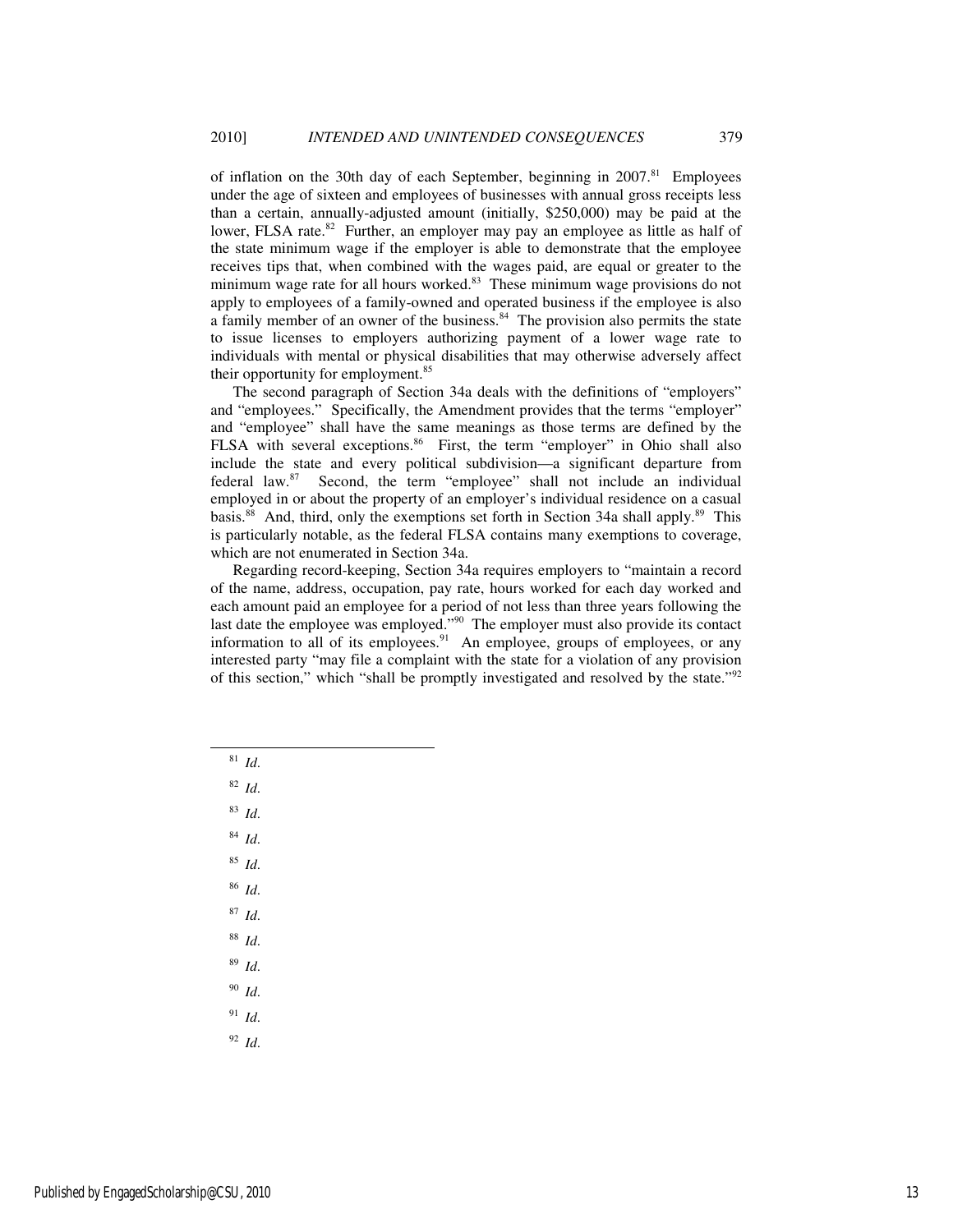In addition, "[t]he state may on its own initiative investigate an employer's compliance with this section."<sup>93</sup>

The means of enforcement are also explicitly addressed in the Amendment. Section 34a provides that "[a]n action for equitable and monetary relief may be brought against an employer by the attorney general and/or an employee or person acting on behalf of an employee or all similarly situated employees in any court of competent jurisdiction . . . for any violation of this section or any law or regulation implementing its provisions."<sup>94</sup> Such action must be brought "within three years of the violation or of when the violation ceased if it was of a continuing nature, or within one year after notification to the employee of final disposition by the state of a complaint for the same violation, whichever is later."<sup>95</sup> The Amendment further specifies that "there shall be no exhaustion requirement, no procedural, pleading or burden of proof requirements beyond those that apply generally to civil suits in order to maintain such action and no liability for costs or attorney's fees on an employee except upon a finding that such action was frivolous in accordance with the same standards that apply generally in civil suits."<sup>96</sup>

If an employer has been found to have violated any provision of the section, the employer must pay all back wages, damages, costs, and attorney's fees within thirty days. $97$  Payment shall not be stayed pending an appeal. $98$  "Damages shall be calculated as an additional two times the amount of the back wages and in the case of a violation of an anti-retaliation provision an amount set by the state or court sufficient to compensate the employee and deter future violations, but not less than one hundred fifty dollars for each day that the violation continued."<sup>99</sup>

Lastly and significantly, the Amendment specifies that the section "shall be liberally construed in favor of its purposes. Laws may be passed to implement its provisions and create additional remedies, increase the minimum wage rate and extend the coverage of the section, but in no manner restricting any provision of the section."<sup>100</sup>

## *B. HB 690 and Its Departures from the Amendment*

House Bill 690 made changes to several provisions of Ohio law. The bill amended §§ 4111.01-4111.10 and added § 4111.14.<sup>101</sup> The Bill Summary states that Ohio's prior minimum wage laws must be changed to "comply with" the new constitutional provisions:

<sup>93</sup> *Id*. <sup>94</sup> *Id*. <sup>95</sup> *Id*. <sup>96</sup> *Id*. <sup>97</sup> *Id*. <sup>98</sup> *Id*. <sup>99</sup> *Id*. <sup>100</sup> *Id*. <sup>101</sup> *Id*.

l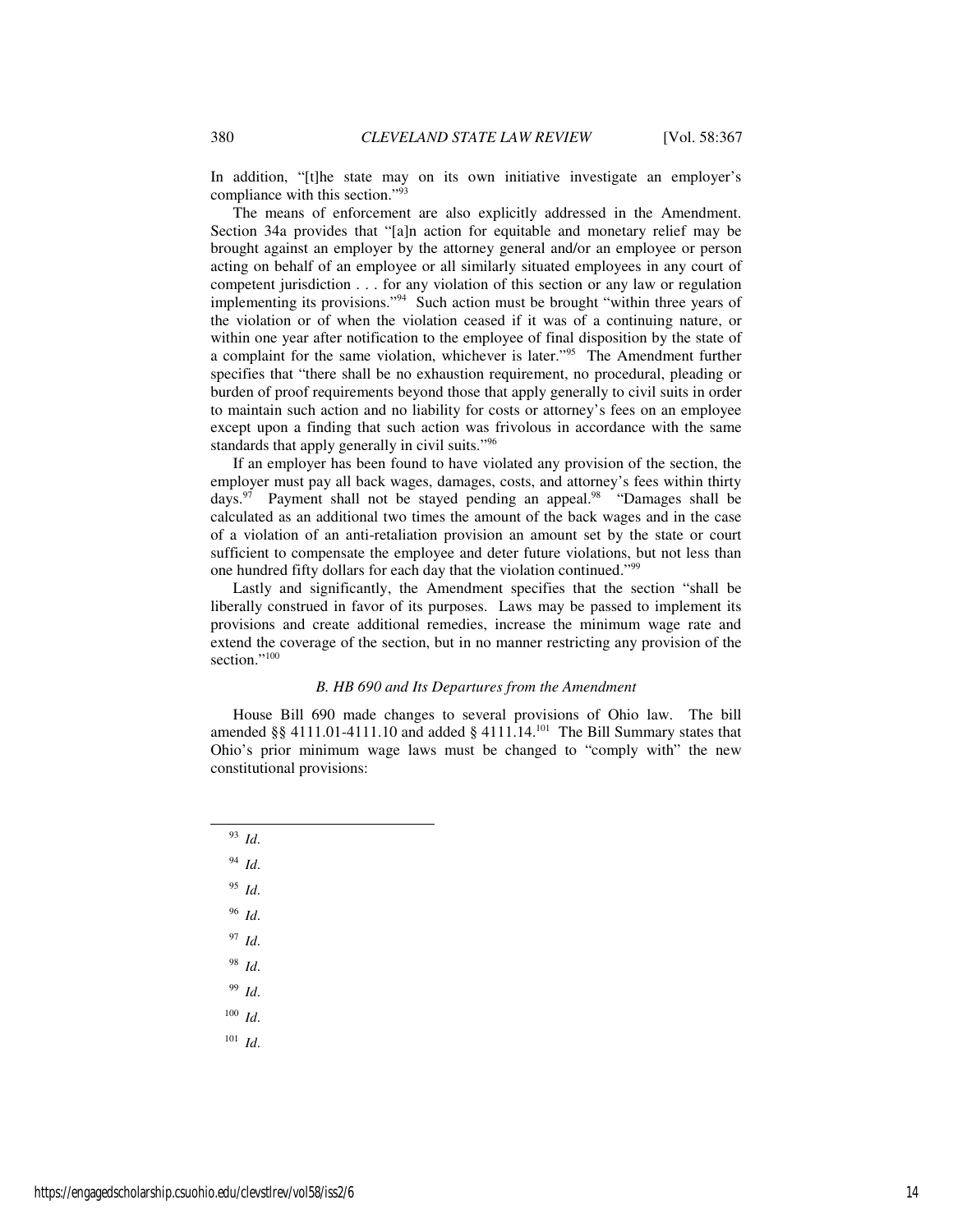[B]ecause some provisions in Section 34a conflict with certain provisions in Chapter 4111 of the Revised Code, as explained in detail below, Section 34a supercedes [sic] those conflicting provisions (hereafter "prior minimum wage law"). The bill amends those conflicting provisions to comply with Section 34a.<sup>102</sup>

However, HB 690 did more than "implement" the Fair Minimum Wage Amendment. As an authoritative treatise tactfully puts it, "some of the legislative language is different than the new language in the Ohio Constitution." $103$  The provisions that conflict with the Fair Minimum Wage Amendment are examined below.

## 1. Employees' Right to Sue

The first departure of the legislative action from the dictates of the Amendment concerns an employee's right to initiate a suit against his employer. HB 690 provides: "No employee shall join as a party plaintiff in any civil action that is brought under division  $(K)$  of this section by . . . a person acting on behalf of all similarly situated employees *unless that employee first gives written consent to become such a party*.<sup>"104</sup> This provision thus requires each and every plaintiff to opt into the action. It is also arguably more restrictive than the Fair Minimum Wage Amendment, which permits any "employee or person acting on behalf of an employee or all similarly situated employees" to file suit.<sup>105</sup>

## 2. The Definition of "Employee"

HB 690 also defines the term "employee" in a more restrictive fashion than Section 34a: "'Employee' means individuals employed in Ohio, *but does not mean* individuals who are excluded from the definition of 'employee' under 29 U.S.C. 203(e) or *individuals who are exempted from the minimum wage requirements in 29 U.S.C. 213*<sup>."106</sup> This new statutory dictate seems to even more clearly conflict with the Amendment. The Amendment explicitly defined which exemptions were to apply—that is, only those enumerated in the Amendment itself. The legislature purported to be confused by this, stating that perhaps the Amendment was poorly written and used the term "exemption" inadvertently. The authors do not believe the Amendment to be unclear in any way. The FLSA contains provisions for "exemptions" and "exceptions."<sup>107</sup> Those terms are consistently used throughout the federal minimum wage law. The Ohio General Assembly's attempt to import the

j

<sup>102</sup> HB 690, Bill Summary.

<sup>&</sup>lt;sup>103</sup> WAGE AND HOUR LAWS: A STATE-BY-STATE SURVEY 531 (Gregory K. McGillivary ed., Cum. Supp. 2007).

 $104$  OHIO REV. CODE ANN. § 4111.14(K)(2) (emphasis added).

<sup>105</sup> OHIO CONST. art. II, § 34a.

<sup>106</sup> OHIO REV. CODE ANN. § 4111.14(B)(1).

 $107$  Exemptions from the FLSA's wage and hour requirements are provided in 29 U.S.C. § 213. In addition, some of the FLSA's definitions have exceptions. For example, the term "employee" does not include an individual "who volunteers to perform services for a public agency which is a State, a political subdivision of a State, or an interstate governmental agency" under certain specified circumstances. 29 U.S.C. § 203(e)(4)(A).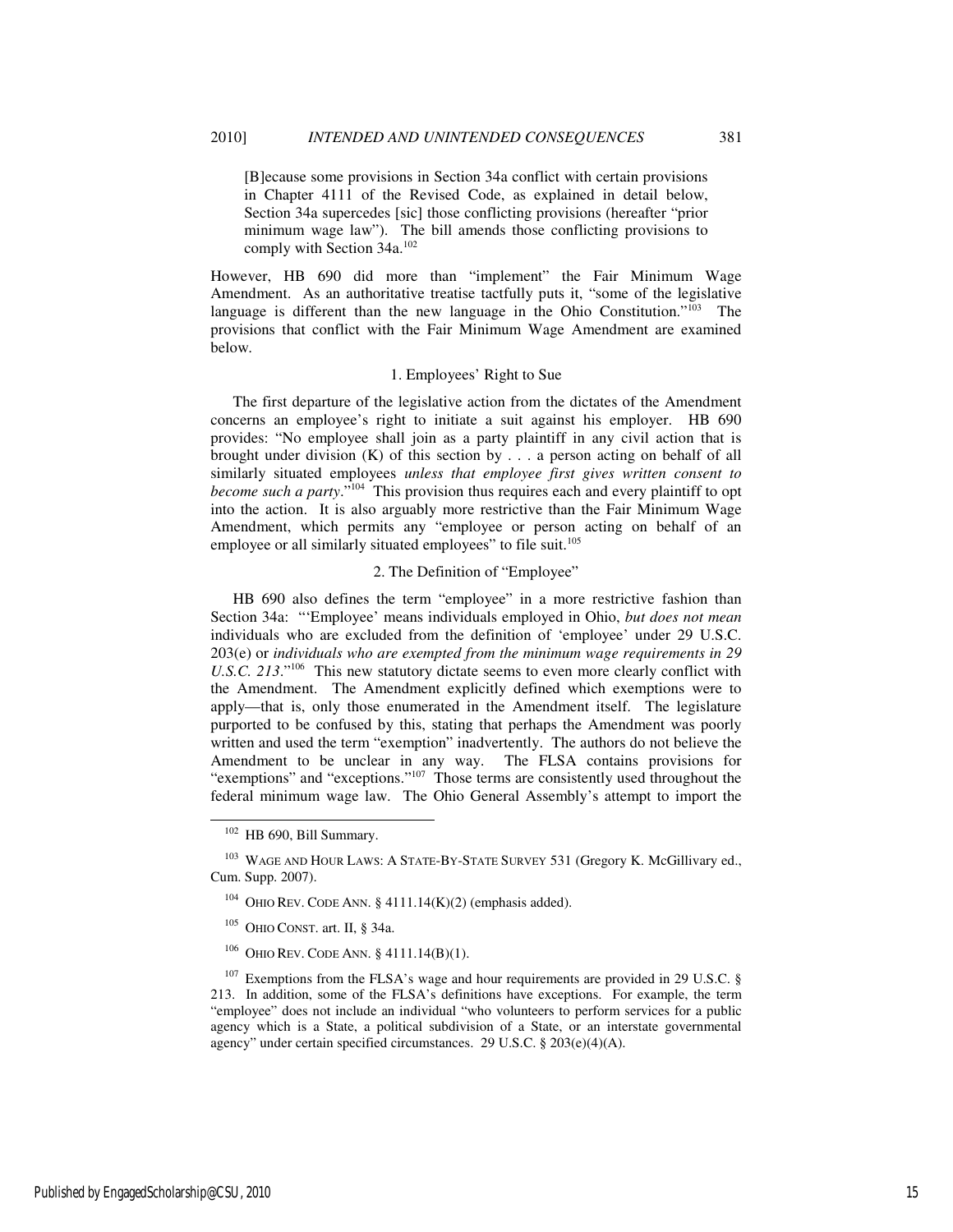many exemptions from federal law into the new Ohio law is contrary to the express dictates of the Amendment.

## *C. Remedies for Overtime Violations Unaffected by HB 690*

The Ohio Fair Minimum Wage Amendment made no change in Ohio's overtime laws, but rather was limited to minimum wage issues. That is also true of the implementing legislation, HB 690. In particular, the "opt-in" mechanism for minimum wage claims under Ohio Revised Code § 4111.14(K) is expressly limited to civil actions "brought under division (K) of this section"—that is, to civil actions asserting minimum wage violations.<sup>108</sup>

In *Laichev v. JMB*,<sup>109</sup> Judge Michael Barrett of the Southern District of Ohio held that the opt-in mechanism of  $\S$  4111.14(K) does not apply to claims for overtime violations under §§ 4111.03 and 4111.10.<sup>110</sup> Judge Barrett concluded that "since § 4111.10 does not include a consent provision like  $\S$  4111.14(K)(2), Plaintiff may maintain a class action for violations of § 4111.10 under Fed. R. Civ. P. 23."<sup>111</sup>

Judge Barrett distinguished Judge Aldrich's holding in *Williams v. Le Chaperon Rouge*, <sup>112</sup> on the basis that, unlike the plaintiff in *Laichev*, the plaintiff in *Williams* had moved for class certification not only under §§ 4111.03 and 4111.10 but also under §§ 4111.01-99, which included § 4111.14 $(K)(2)$ .<sup>113</sup> Judge Aldrich later vacated her opinion in *Williams* in response to a reconsideration motion outlining many of the same grounds adopted by Judge Barrett in *Laichev*. <sup>114</sup> Similarly, in *Dillworth v. Case Farms Processing, Inc.*, <sup>115</sup> the court initially dismissed Ohio class claims, holding that "Ohio's overtime statute allows only for an opt-in action similar to a collective action under [the] FLSA."<sup>116</sup> However, the court later reconsidered and vacated that holding.<sup>117</sup>

The practical implications of changing the minimum wage laws but not the overtime laws in this respect is examined in the "practice pointers" section below.

## *D. Consequences of the General Assembly's Action*

It is fundamental to the functioning of our governmental systems that we respect the supremacy of the Constitution. The same is true on both the federal and state levels. Moreover, the Ohio Constitution provides that no legislative act may restrict

<sup>110</sup> *Id.*

-

<sup>113</sup> *Laichev*, No. 1:07-CV-802 at 3-4.

<sup>114</sup> Williams v. La Chaperone Rouge, 2008 WL 2810619, at \*1 (N.D. Ohio July 21, 2008).

<sup>115</sup> Dillworth v. Case Farms Processing, Inc., No. 08-CV-1694 (N.D. Ohio Aug. 27, 2009) (Lioi, J.).

<sup>116</sup> *Id.* Mem. Op. and Order, at 9.

<sup>117</sup> *Id.* Mem. Op. filed Mar. 8, 2010.

<sup>108</sup> OHIO REV. CODE ANN. § 4111.14(K)(2).

<sup>109</sup> Laichev v. JMB, No. 1:07-CV-802 (S.D. Ohio Jun. 19, 2008).

<sup>111</sup> *Id*. at 3-4.

<sup>112</sup> Williams v. La Chaperone Rouge, 1:07-CV-829, 2007 U.S. Dist. LEXIS 95510 (N.D. Ohio Dec. 17, 2007).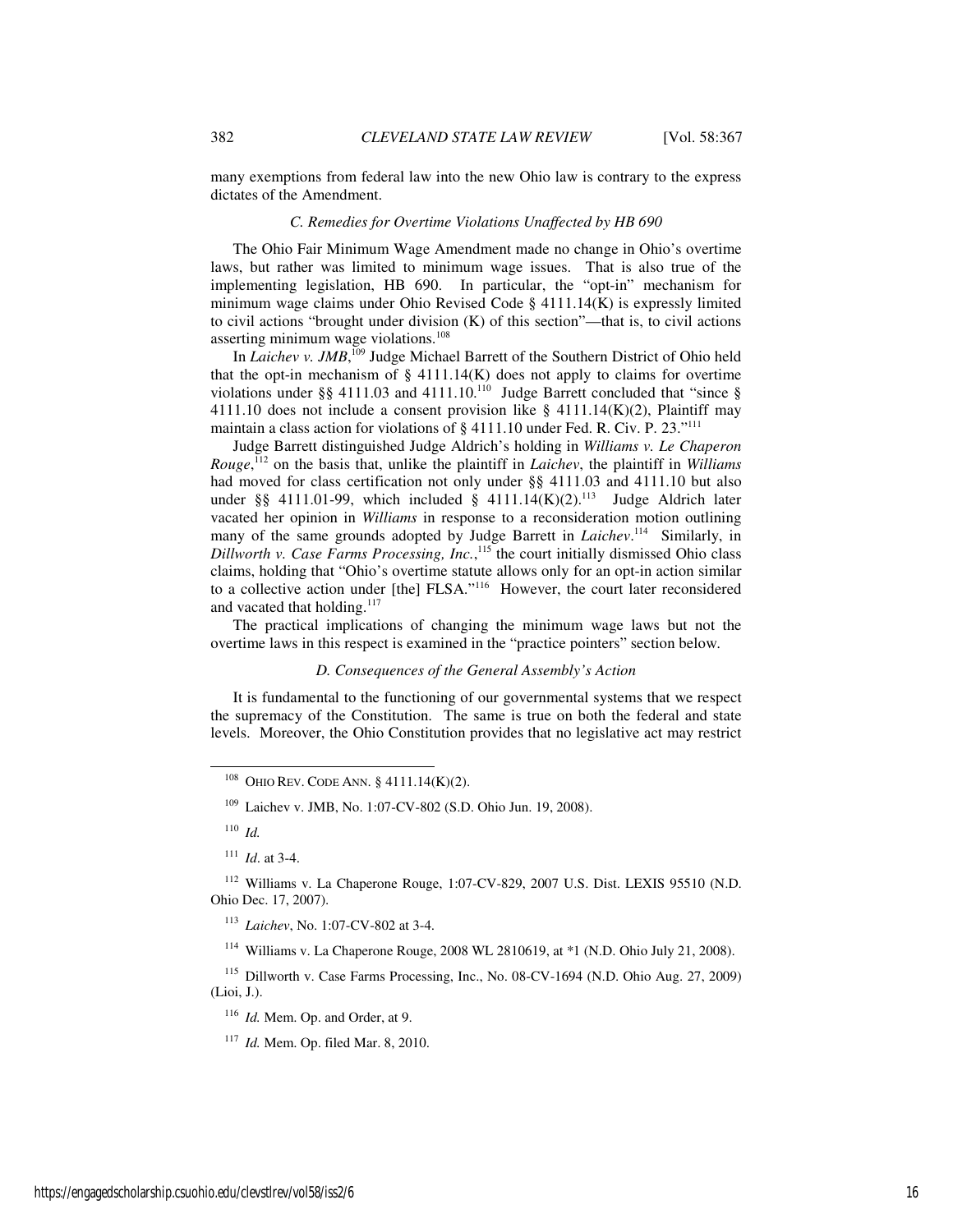any provision of the Constitution enacted by the voters: "The Ohio Constitution reserves for the people of the State of Ohio the power to adopt or reject, by vote at a general election, any law or section of law proposed by the General Assembly."<sup>118</sup> The Fair Minimum Wage Amendment, itself, also provides that "laws may be passed to implement its provisions and create additional remedies . . . but in no manner restrict any provisions of the section."<sup>119</sup>

The authors recognize, of course, that "[i]t is difficult to prove that a statute is unconstitutional. All statutes have a strong presumption of constitutionality." $120$ Before a court may declare a statute unconstitutional, "it must appear beyond a reasonable doubt that the legislation and constitutional provisions are clearly incompatible."<sup>121</sup> Even more challenging is "the fact that a statute might operate unconstitutionally under some plausible set of circumstances is insufficient to render it wholly invalid."<sup>122</sup>

The constitutionality of implementing legislation largely depends on whether the constitutional provision being implemented is "self-executing."<sup>123</sup> A provision is self-executing "when it is complete in itself," and "specifically provides for carrying into immediate effect the enjoyment of the rights established therein without legislative action."124 When a constitutional provision is found to be selfimplementing, any laws enacted to facilitate its operation must "not restrict or limit the provision or the powers therein reserved."<sup>125</sup> Thus, as the Colorado Supreme Court noted in a decision cited with approval in Ohio, an important objective of making a constitutional provision self-executing "is to put it beyond the power of the legislature to render it nugatory by passing restrictive laws," inasmuch as "the power to impair would be the power to destroy."<sup>126</sup>

In *Schryock v. Zanesville*,<sup>127</sup> the court explained the purpose of the language in Section 1g of Article II of the Ohio Constitution and of the referendum provisions generally in the following words:

j

<sup>120</sup> Arbino v. Johnson & Johnson, 880 N.E.2d 420, 429 (2007).

<sup>121</sup> *Arbino*, 880 N.E.2d at 429 (citing State *ex rel*. Dickman v. Defenbacher, 128 N.E.2d 59 (1955) (Syllabus at ¶ 1)); *see also* Schaller v. Rogers, No. 08AP-591, 2008 WL 4078446, at \*32 (Ohio App. 10 Dist. 2008).

<sup>122</sup> Harrold v. Collier, 836 N.E.2d 1165, 1171 (2005); *see also Schaller*, 2008 WL 4078446, at \*33 (quoting U.S. v. Salerno, 481 U.S. 739, 745 (1987)).

<sup>123</sup> *In re* Protest Filed by Citizens for the Merit Selection of Judges, Inc., 551 N.E.2d 150, 152 (1990); State v. Williams, 728 N.E.2d 342, 352 (2000).

<sup>124</sup> In re *Protest*, 551 N.E.2d at 152 (citing Yenter v. Baker, P.2d 311 (1952)). Conversely, a constitutional provision is not self-executing if it is "a mere framework," In re *Protest*, 551 N.E.2d at 152, and "so broad as to [represent] aspirational ideals that require enabling legislation to be practically applied." *Williams*, 728 N.E.2d at 352.

<sup>125</sup> In re *Protest*, 551 N.E.2d at 152 (citing Daggett v. Hudson, 3 N.E. 538 (1885)).

<sup>126</sup> Yenter v. Baker, 248 P.2d 311, 314 (1952) (quoting Kitchens v. City of Paragould, 88 S.W.2d 843, 846 (1935)), *cited with approval in In re Protest*, 551 N.E.2d at 152.

<sup>127</sup> Schryock v. Zanesville, 110 N.E. 937 (1915).

 $118$  OHIO CONST. art. II, §§ 1, 1c.

 $119$  OHIO CONST. art. II, § 34a.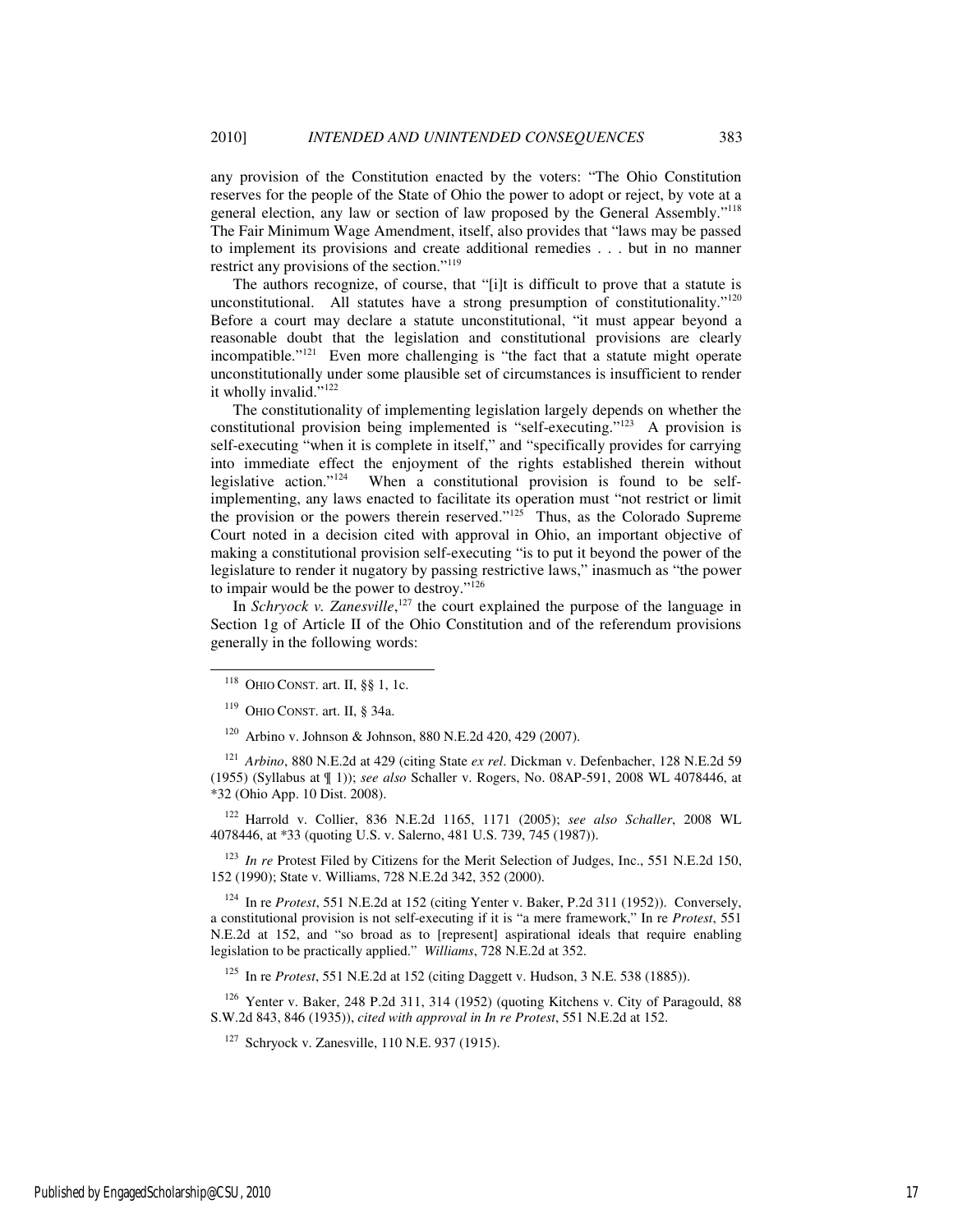In this connection it will not escape notice that as to the state-wide exercise of the power the constitution goes into the minutest detail, leaving nothing to the action of the general assembly and concluding with the general statement that the provisions of the whole section should be self-executing, thereby putting it beyond the power of an unfriendly legislature to cripple or destroy it.<sup>128</sup>

In In re *Protest Filed with the Franklin City Board Of Elections by Citizens for the Merit Selection of Judges, Inc.*, <sup>129</sup> the Supreme Court considered whether Ohio Revised Code § 3519.10, which required that each person signing any initiative petition had to include his or her voting residence, conflicted with Section 1g. The court held that "[w]e do not view this requirement as restricting or limiting the power to sign initiative petitions conferred by Section 1g, Article II, but as a fully contemplated and consistent requirement of the voting franchise provisions. The purpose of this requirement is not to restrict the power of the people to vote or to sign petitions, but to ensure the integrity of and confidence in the process."<sup>130</sup>  $\overline{a}$ 

Similarly in In re *Protest of Brooks*, <sup>131</sup> the Court of Appeals of the Third District of Ohio considered whether the circulator compensation statement requirement within § 3519.05 violated the language in Section 1g on the ground that it restricts the exercise of the right of the referendum. Recognizing that states have "considerable leeway to protect the integrity and reliability of the initiative process," the court stated that a reasonable reading of § 3519.05 reveals that neither the purpose nor effect of the circulator's compensation statement is to restrict the rights of the people.<sup>132</sup> It is to help ensure the integrity and reliability of the process through public disclosures. Therefore, the law facilitated the exercise of the initiative power by the people. $133$ 

In *Schaller v. Rogers*, 134 the Supreme Court considered whether a ten-businessday review could cripple a petitioner's efforts at gathering the necessary signature to meet a 90-day deadline.<sup>135</sup> The ten-business-day review effectively forced a petitioner to get the same amount of signature within an 80-day period. The court stated that, "[a]rguably, however, the ten-business-day provision would not always cripple such efforts. The fact that the ten-business-day provision might work to restrict, rather than facilitate, the referendum process under some plausible set of circumstances is insufficient to render the trial court's denial of relief an abuse of discretion."<sup>136</sup>

<sup>128</sup> *Id.* at 939.

<sup>&</sup>lt;sup>129</sup> *In re* Protest Filed with the Franklin Cty. Bd. Of Elections by Citizens for the Merit Selection of Judges, Inc., 551 N.E.2d 150 (1990).

<sup>130</sup> *Id*. at 154.

<sup>131</sup> *In re* Protest of Brooks, 801 N.E.2d 503 (2003).

<sup>132</sup> *Id*. at 507.

<sup>133</sup> *See* Schaller v. Rogers, No. 08AP-591, 2008 WL 4078446 (Ohio App. 10 Dist. 2008).

<sup>134</sup> *Id.* at \*39.

<sup>135</sup> *Id.* at \*52.

<sup>136</sup> *Id*.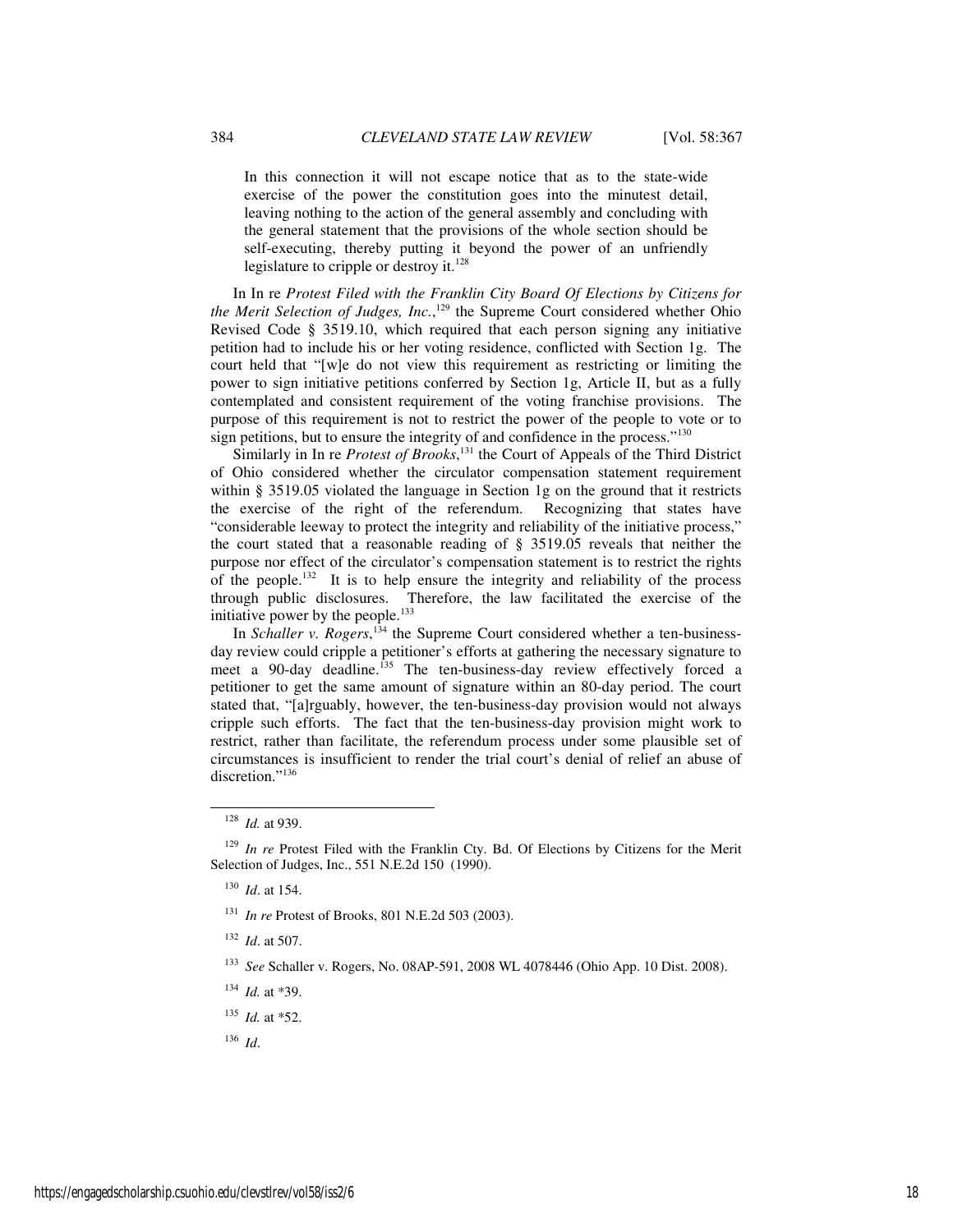## III. PRATICE POINTERS—IMPLICATIONS FOR THE OPT-IN VS. OPT-OUT DEBATE

There are several points the authors would like their readers to take from this article. First, § 4111.14 applies only to minimum wage claims. Second, courts err in importing the opt-in requirement of Division  $(K)(2)$  [relating to minimum wage violations] to actions brought pursuant to the overtime law [Ohio Revised Code § 4111.10<sup>1.137</sup> Next, it seems clear to us that, if the General Assembly contemplated that minimum wage and overtime claims could be asserted in the same action, it was not bothered by the idea of combining an opt-in action [minimum wage] with a traditional opt-out class action [overtime]. Thus, the courts' struggles with this issue seem unwarranted. Opt-in and opt-out claims may happily co-exist in a single suit. In addition, prior to the approval of the Ohio Fair Minimum Wage Amendment, state law actions brought on behalf of similarly situated employees were brought as Rule 23 class actions. The Amendment was not meant to take away existing procedural avenues to relief. It is to be construed liberally to achieve its purposes.

## IV. CONCLUSION

The protection of employees' wage-and-hour rights has been hampered by various obstacles over the years. Initially there was reluctance even to enact wageand-hour laws, and that was followed by a period in which fledgling attempts to establish protections on the state or federal level were struck down by the courts as unconstitutional. Comprehensive federal protection was finally implemented in 1938 with the passage of the Fair Labor Standards Act. Even then, private enforcement efforts were hobbled by the FLSA's requirement that "[n]o employee shall be a party plaintiff to any action unless he gives his consent in writing to become such a party,"<sup>138</sup> a requirement that limits private FLSA enforcement to "collective actions" that lack the breadth and concomitant effectiveness of traditional class actions under Rule 23. The inherent limitations of federal enforcement mechanisms heighten the importance of state laws for the protection of employee wage-and-hour rights.

This Article has shown what the Ohio Fair Minimum Wage Amendment was intended to accomplish, and how that intention has been frustrated by limitations and restrictions imposed by the legislature under the guise of "implementing" the Amendment. Such limitations not only were not authorized by the Amendment but were expressly prohibited by it. There is, therefore, ample basis for the courts to

j

<sup>137</sup> *See* Dillworth v. Case Farms Processing, Inc*.*, No. 08-CV-1694 (N.D. Ohio Aug. 27, 2009) (Lioi, J.) (holding plaintiffs must opt in to collective action *for overtime wages* pursuant to Ohio Revised Code § 4111.14 on motion to dismiss Ohio claims (no discussion of conflict with Ohio Constitution or justification for importation of minimum wage provision into overtime action)); Williams v. Le Chaperon Rouge, No. 07-CV-829 (N.D. Ohio Dec. 17, 2007) (Aldrich, J.) (declining to certify an Ohio class in same action as FLSA collective action) (later vacated). *Compare* Frisby v. Keith D. Weiner & Assoc. Co., LPA, No. 1:09- CV-2027, 2009 WL 3818844 (N.D. Ohio Nov. 17, 2009) (Gwin, J.) (Recognizing the supremacy of the Ohio Constitution over the enabling legislation in holding Ohio law provides employees with a private cause of action to enforce the record keeping requirements of the Amendment: "Defendants fail to provide this Court any case law or even argument as to why art. II, § 34a's express grant of a private cause of action does not control this issue.").

<sup>138</sup> 29 U.S.C. § 216(b).